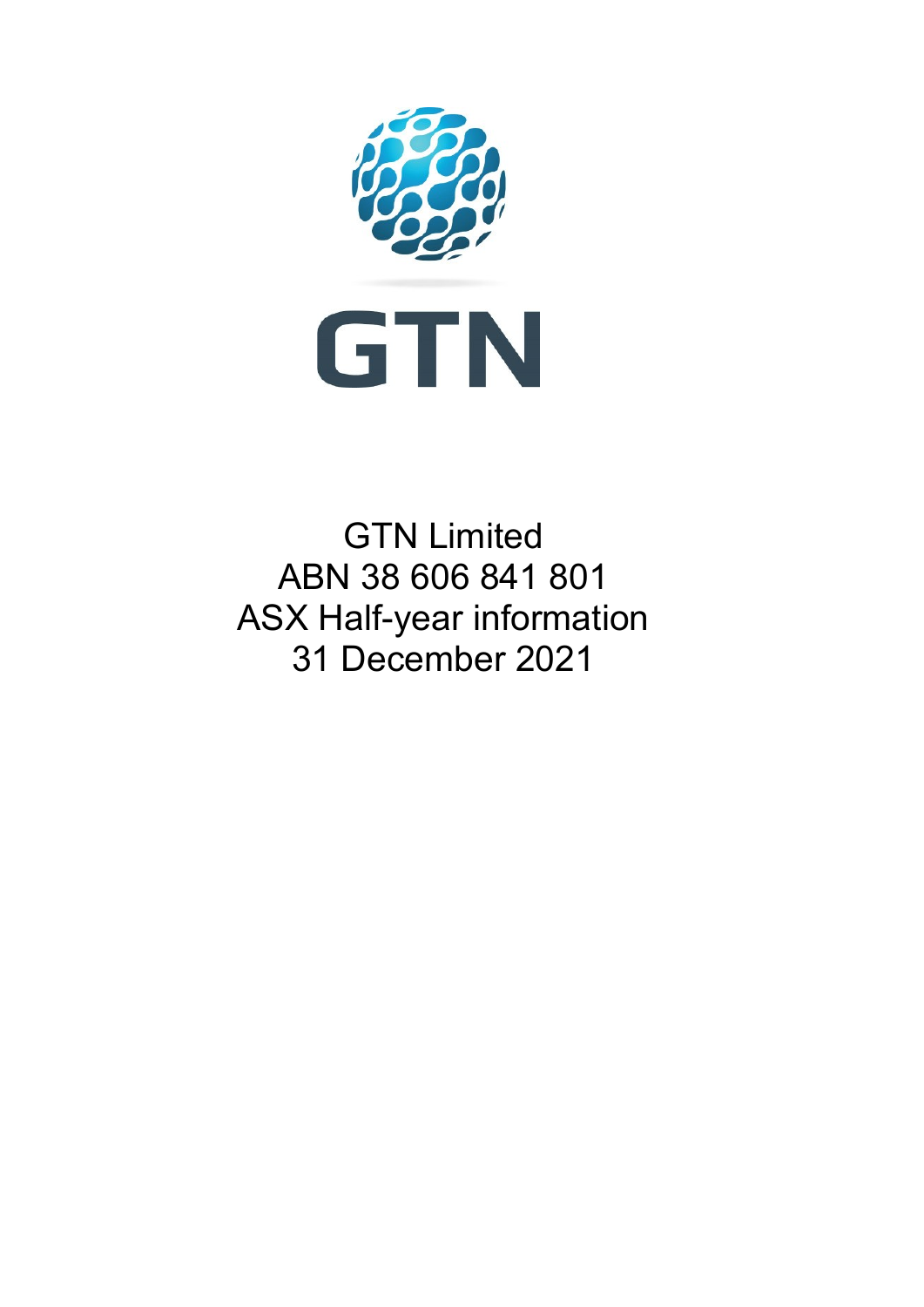### **Results for Announcement to the Market**

|                                                             |    |        |    | \$(.000's) |
|-------------------------------------------------------------|----|--------|----|------------|
| <b>Revenue</b> from ordinary activities                     | иp | 14.5%  | to | 81,021     |
| <b>Net profit</b> for the period attributable to<br>members | иp | 629.7% | To | 2,678      |
|                                                             |    |        |    |            |

| Dividends/distributions                  | Amount per security | Franked amount per<br>security |
|------------------------------------------|---------------------|--------------------------------|
| Final dividend - Year ended 30 June 2021 | N/A                 | N/A                            |
| Interim FY2022 dividend                  | N/A                 | N/A                            |

### **Net tangible assets / (liabilities) per security**

|                                                                      | 31 December<br>2021 | 31 December<br>2020 |
|----------------------------------------------------------------------|---------------------|---------------------|
| Net tangible assets/ (liabilities) per security (cents<br>per share) | \$0.42              | \$0.37              |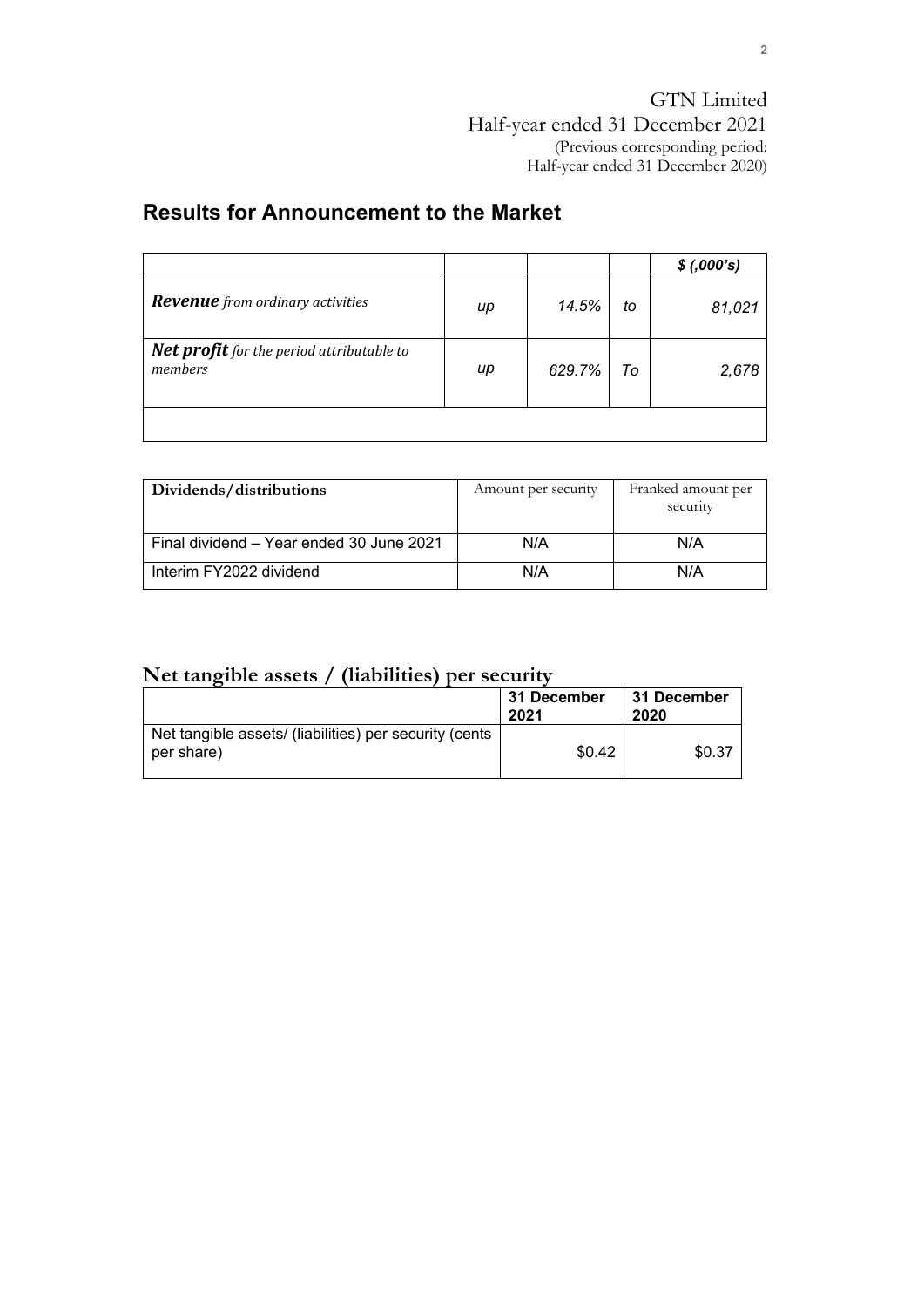# Directors' Report

The Directors of GTN Limited (the "Company") submit the following report for GTN Limited and its subsidiaries (the "Group") for the half-year ended 31 December 2021. In order to comply with the provisions of the *Corporations Act 2001,* the Directors report as follows:

#### **Directors**

The following people were Directors of the Company for the entire half year ended 31 December 2021 and up to the date of this report:

- Peter Tonagh (Chairman)
- William Yde III (Managing Director)
- David Ryan
- Corinna Keller
- Robert Loewenthal

#### **Principal Activities**

The principal activity of the Group during the course of the financial half year was that of provider of an advertising platform to advertisers in Australia, United Kingdom, Canada and Brazil.

#### **Review and Results of Operations**

The Group reported revenue of \$81.0 million for the six-month period ended 31 December 2021, an increase of 14.5% from \$70.8 million for the same period in the prior year. Revenue increased in all markets except Canada, which decreased slightly (less than 1%). While revenue continues to be negatively impacted by the COVID-19 pandemic, revenue has increased significantly since its low point at the onset of the pandemic in all of the Group's markets.

| Revenue        | 31 December | 31 December |           |
|----------------|-------------|-------------|-----------|
|                | 2021        | 2020        |           |
|                | \$2000      | \$'000      |           |
|                |             |             |           |
| Australia      | 37,948      | 30,592      | 24.0%     |
| United Kingdom | 24,080      | 22,463      | 7.2%      |
| Canada         | 14,095      | 14,161      | $(0.5)\%$ |
| Brazil         | 4,898       | 3,565       | 37.4%     |
|                |             |             |           |
| Total          | 81,021      | 70,781      | $14.5\%$  |

Changes in foreign exchange rates had a positive impact on reported revenue from the United Kingdom and Canada and a negative impact on Brazil reported revenue.

| Revenue:       |     |             |             |          |
|----------------|-----|-------------|-------------|----------|
| Local Currency |     | 31 December | 31 December |          |
|                |     | 2021        | 2020        |          |
|                |     | \$3000      | \$3000      |          |
|                |     |             |             |          |
| Australia      | ு⊥ட | 37.948      | 30,592      | $24.0\%$ |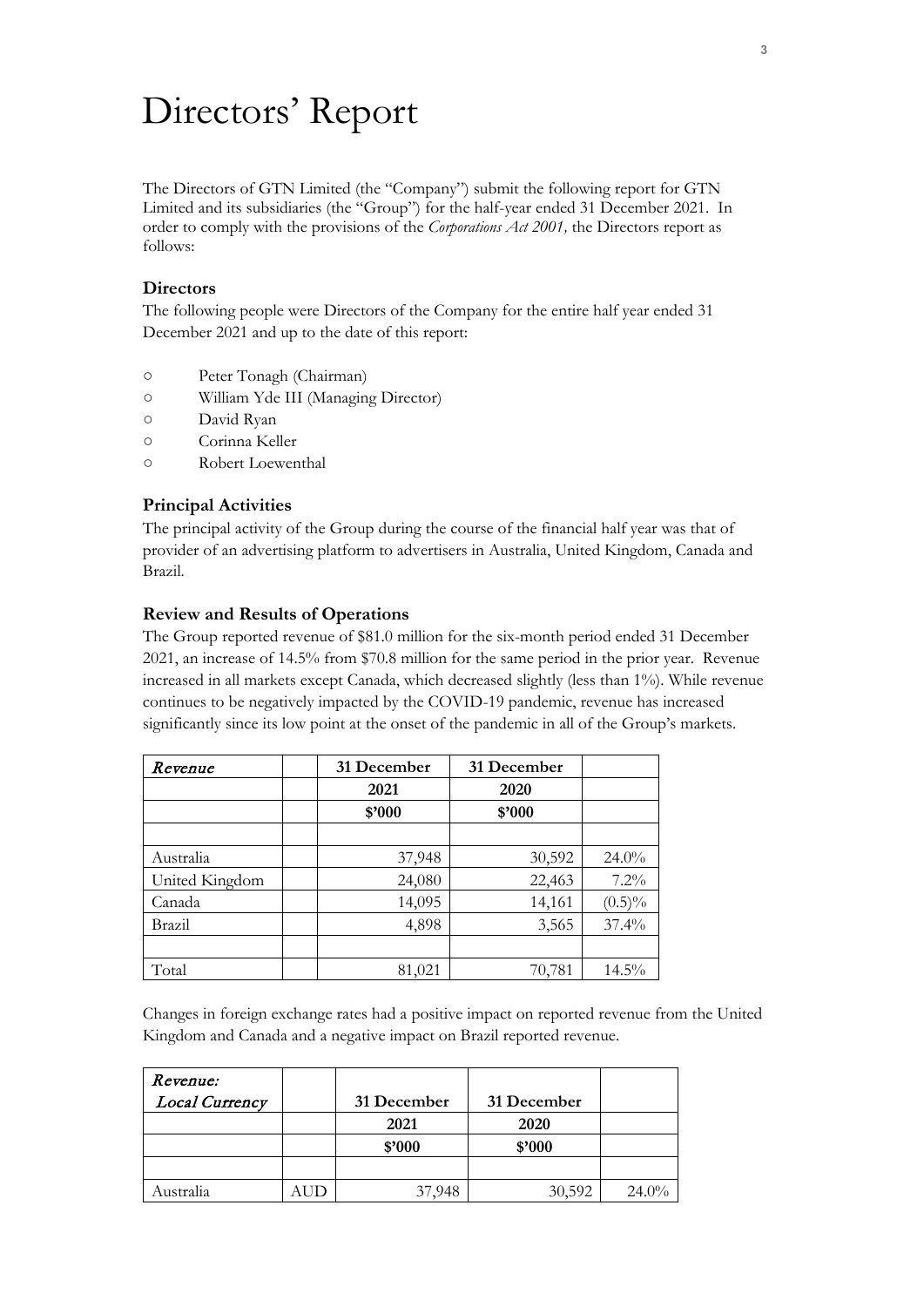| United Kingdom | GBP | 12,926 | 12,432 | $4.0\%$   |
|----------------|-----|--------|--------|-----------|
| Canada         | CAD | 12,996 | 13,495 | $(3.7)\%$ |
| Brazil         | BRL | 19,364 | 13,884 | $39.5\%$  |
|                |     |        |        |           |

EBITDA for the six months ended 31 December 2021 increased 96.1% to \$6.1 million compared to \$3.1 million for the six months ended 31 December 2020. Adjusted EBITDA, (as defined below) increased 42.8% to \$10.2 million for the current period compared to \$7.1 million for the prior half-year period. EBITDA and Adjusted EBITDA were positively impacted by the revenue increase for the period. Combined network operations and station compensation expenses, non-cash compensation and selling and general and administrative expenses ("operating expenses") increased 10.5% (\$7.1 million). The increase in operating expenses included \$2.3 million (4.9%) in station compensation, \$2.1 million in sales costs (28.0%) and a \$1.2 million (64.9%) reduction in Jobkeeper/Canada Emergency Wage Subsidy ("CEWS") benefits. Some of the factors impacting the increase in station compensation were an increase in expense to a key affiliate in Australia, additional variable expense in the United Kingdom related to the revenue increase as well as changes in foreign exchange rates in Canada and the UK. Sales costs increased both due to higher commissions and bonuses related to the revenue increase for the period as well as additional investments in staff and other sales costs designed to continue the positive revenue momentum the Group has experienced.

The Group recognised Jobkeeper and CEWS benefit of \$0.7 million for the half-year period ending 31 December 2021 compared to a benefit of \$1.9 million for the half-year period ending 31 December 2020. Jobkeeper and CEWS are reflected as a reduction in general and administrative expenses in the Group's consolidated statement of profit and loss and other comprehensive income. The Group received no similar benefits in its other jurisdictions (Brazil, United Kingdom and United States). Both programs have been discontinued and the Group does not expect to receive Jobkeeper or CEWS subsidies in 2H FY22.

EBITDA is earnings before interest, tax, depreciation, amortisation and intangible impairment charges. Management uses EBITDA to evaluate the operating performance of the business without the non-cash impact of depreciation and amortisation and before interest and tax charges, which are significantly affected by the capital structure and historical tax position of the Group. EBITDA can be useful to help understand the cash generation potential of the business because it does not include the non-cash charges for depreciation and amortisation. However, management believes that it should not be considered as an alternative to net free cash flow from operations and investors should not consider EBITDA in isolation from, or as a substitute for, an analysis of the Group's results of operations. Adjusted EBITDA is EBITDA adjusted to include the non-cash interest income arising from the long-term prepaid Southern Cross Austereo Affiliate Contract and excluding transaction costs, foreign exchange gains and losses, gains on lease forgiveness and loss on refinancing. The Directors consider that Adjusted EBITDA is an appropriate measure of the Group's underlying EBITDA performance. Otherwise, the EBITDA would reflect significant non-cash station compensation charges without offsetting non-cash interest income arising from the treatment of the Southern Cross Austereo contract as a financing arrangement, one-off costs related to purchasing businesses and raising capital and the non-operating impact of the fluctuation in foreign exchange rates. See Note 8 for a reconciliation of EBITDA and Adjusted EBITDA to profit before taxes.

#### **Cash Resources and Liquidity**

The Group continues to maintain significant cash resources with \$32.5 million of cash and cash equivalents at 31 December 2021 and net debt (debt less cash) of \$7.3 million. Debt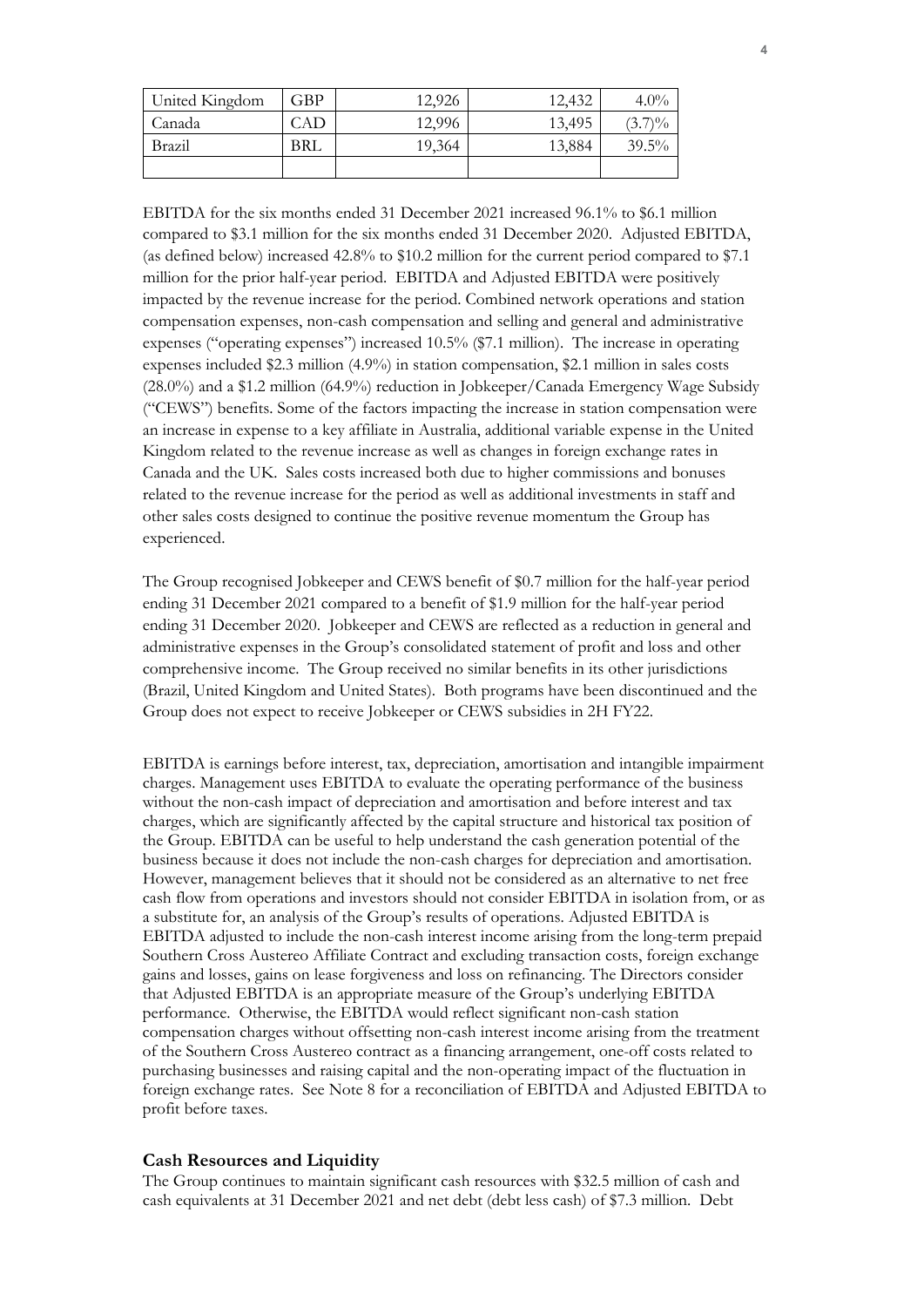consists of a \$37 million bank debt facility (fully drawn) and \$2.8 million of leases that are considered debt under AASB 16. The Group's total gearing ratio ("TGR") was 0.43x net debt to trailing 12-month Adjusted EBITDA at 31 December 2021.

The Group repaid \$13 million of its bank facility during the period and has repaid \$23 million of the facility during the past 12 months. The Company anticipates that it will continue to reduce the amount of debt outstanding under the bank facility in the future but has not set a target level of debt repayment or debt outstanding. The repayment date of the bank facility is 30 September 2023 and there are no scheduled mandatory principal payments prior to that date.

Net cash used in operating activities for the period was \$2.3 million. This was primarily due to a \$6.9 million increase in accounts receivable from 30 June 2021 to 31 December 2021. The increase in accounts receivable relates to the higher revenue in 1H FY22 which increased \$10.2 million compared to 1H FY21. We expect, should revenue continue to grow compared to previous periods in the future, that accounts receivable will continue to grow and act as a drag on net cash provided from operating activities.

#### **COVID-19 impact**

The ongoing COVID-19 pandemic continues to have a negative impact on the Group's revenue, which due to the fixed cost nature of the Company's business model has a large negative impact on all measurements of profitability, including NPAT, NPATA, EBITDA and Adjusted EBITDA. However, the Group's results have rebounded from the low point of the initial onset of the pandemic. For example, revenue for the half-year ended 31 December 2020 (the initial comparable period impacted by the pandemic), dropped \$24.9 million (26%) compared to the previous year period, whereas revenue for the half-year period ended 31 December 2021 increased \$10.2 million (14%), recapturing 41% of the initial decrease. Trailing 12-month revenue "bottomed out" in March 2021 at \$125.7 million and has subsequently increased \$27.8 million (30.4%) over the past nine months (April 2021 – December 2021).

While the Group's revenue and profitability performance has improved, we anticipate that the Group's results will continue to be highly dependent on the impact of the COVID-19 pandemic in the markets in which we operate, and any lockdown or other tightening of restrictions will have further negative impact on the Group's financial results.

#### **Bank debt facility**

In December 2020, the Group and its lender agreed to modify certain covenants and other terms of its debt facility. The purpose of these modifications was to allow the Group to remain in compliance with the terms of the debt facility given the ongoing impact of the COVID-19 pandemic on its financial results. As a condition of this relief, the Company agreed to restricted distributions (including the elimination of dividends and share buy-backs) and other "tightening" of the terms of the debt facility agreement for the period of the modification. The Group also agreed to an interest rate margin of 3.25% for the period of the modification. Previously the margin was based on the total gearing ratio with the margin set at 2.50% at a total gearing ratio of less than 2.00x increasing to a maximum of 3.25% at a total gearing ratio in excess of 2.25x. The lender's definition of EBITDA for purposes of the debt facility covenants differs from the EBITDA and Adjusted EBITDA definitions used herein. The lender lowered the margin to 2.50% effective 22 October 2021, the date the Group delivered its compliance certificate for first quarter fiscal 2022.

The Group was in compliance with the revised covenants throughout the period of the modification. The additional restrictions expired effective with the delivery of the Group's compliance certificate for the period ending 31 December 2021, which was delivered in February 2022. The Group expects to continue to be in compliance with its debt facility covenants in the future should the impact of the COVID-19 pandemic remain roughly comparable to what it has been for 1H FY22.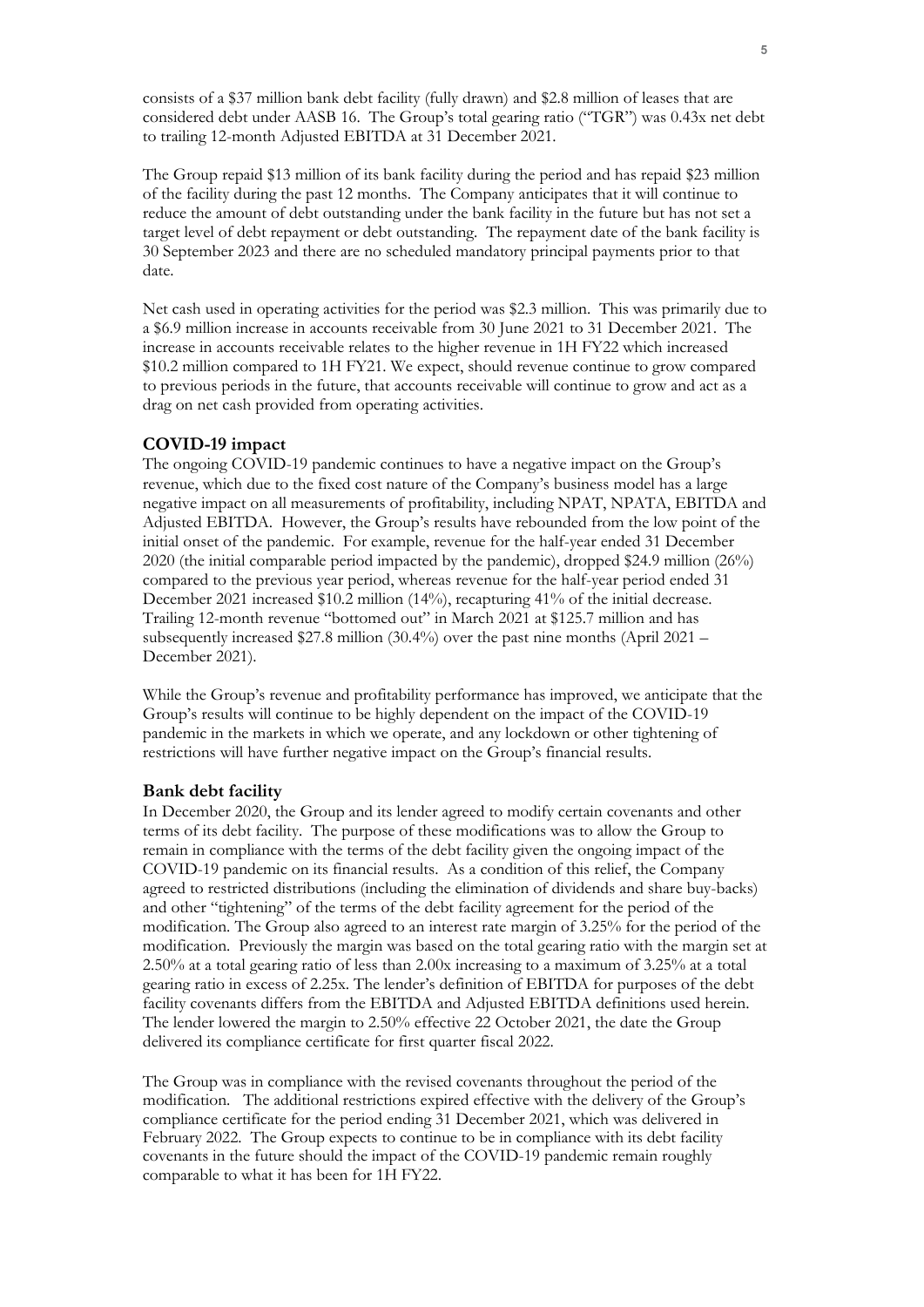As previously discussed, the Company was prohibited from paying dividends (or repurchasing its shares) while the modifications to its debt facility were in place. After the expiration of the modifications to the debt facility, the restrictions on distributions reverted to the previous limit, which is 100% of NPATA.

#### **Key operating metrics**

The Group has continued to maintain its advertising inventory across all its operating regions. Consistent with the increased demand for its advertising inventory (as reflected in the increase in Group revenue for the period), sell-out and spot rate have generally increased in the operating regions with revenue growth for the half-year period ending 31 December 2021 compared to the half-year period ended 31 December 2020.

#### **Key operating metrics by jurisdiction (local currency)**

|                                      | <b>Notes</b>   | <b>1H FY22</b> | <b>1H FY21</b> |
|--------------------------------------|----------------|----------------|----------------|
| Australia                            |                |                |                |
| Radio spots inventory ('000s)        | 1              | 498            | 472            |
| Radio sell-out rate (%)              | $\overline{2}$ | 53%            | 49%            |
| Average radio spot rate (AUD)        | 3              | 132            | 121            |
|                                      |                |                |                |
| Canada                               |                |                |                |
| Radio spots inventory ('000s)        | 1              | 340            | 344            |
| Radio sell-out rate (%)              | $\overline{2}$ | 50%            | 52%            |
| Average radio spot rate (CAD)        | 3              | 71             | 71             |
|                                      |                |                |                |
| <b>United Kingdom</b>                |                |                |                |
| Total radio impacts available ('000) | 4              | 9,758          | 9,807          |
| Radio sell-out rate (%)              | 5              | 100%           | 94%            |
| Average radio net impact rate (GBP)  | 6              | 1.3            | 1.3            |
|                                      |                |                |                |
| <b>Brazil</b>                        |                |                |                |
| Radio spots inventory ('000s)        | 1              | 240            | 221            |
| Radio sell-out rate (%)              | $\overline{2}$ | 44%            | 40%            |
| Average radio spot rate (BRL)        | 3, 7           | 208            | 177            |

1. Available radio advertising spots (primarily adjacent to traffic, news and information reports).

2. The number of radio spots sold as a percentage of the number of radio spots available.

3. Average price per radio spot sold net of agency commission.

4. The UK market measures inventory and units sold based on impacts instead of spots. An impact is a thousand listener impressions.

5. The number of impressions sold as a percentage of the number of impressions available.

6. Average price per radio impact sold net of agency commission.

7. Not adjusted for taxes or advertising agency incentives that are deducted from net revenue.

#### **Foreign exchange rates**

A significant portion of the Group's revenue and expenses are in a currency other than Australia dollars ("AUD"). The actual annual exchange rates utilised in preparing the half-year consolidated statement of profit or loss and other comprehensive income are as follows:

|         | 1H FY22 | 1H FY21 |
|---------|---------|---------|
|         | Actual  | Actual  |
| AUD:USD | 0.73    | 0.72    |
| AUD:CAD | 0.92.   | 0.95    |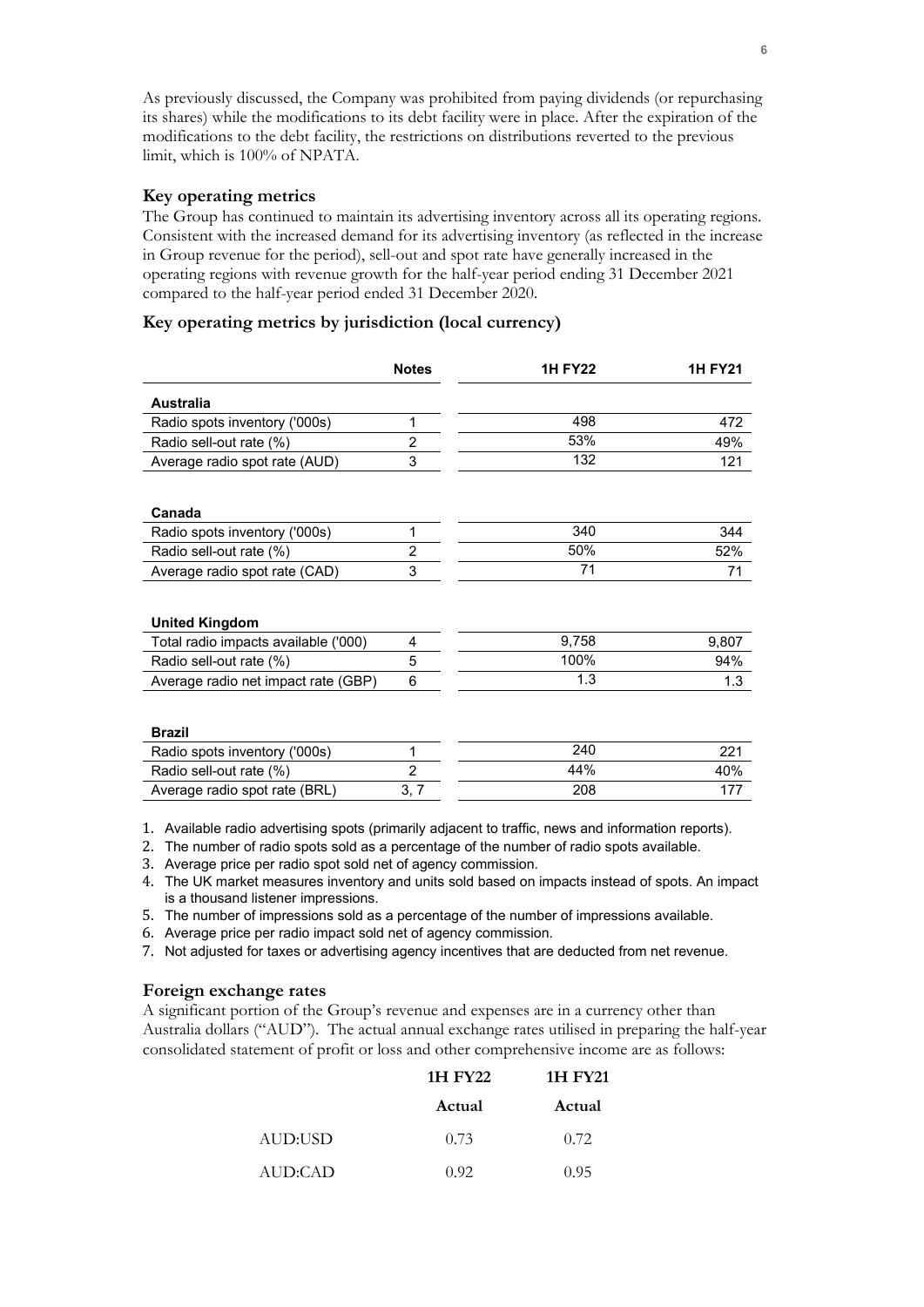| AUD:GBP | 0.54 | 0.55 |
|---------|------|------|
| AUD:BRL | 3.95 | 3.89 |

#### **Rounding of amounts**

The Company is of a kind referred to in ASIC Corporations Instrument 2016/191, issued by the Australian Securities and Investments Commission, relating to the 'rounding off' of amounts in the directors' report and annual report. Amounts in the directors' report and annual report have been rounded off in accordance with that ASIC Corporations Instrument to the nearest thousand dollars, or in certain cases, the nearest dollar.

#### **Distributions and Dividends**

The Company did not declare a final dividend for FY 2021 or an interim dividend for 1H FY 2022 consistent with its strategy to conserve cash during the COVID-19 pandemic. The Company was prohibited from paying dividends (or repurchasing its shares) while the modifications to its debt facility were in place. After the expiration of the modifications to the debt facility, the restrictions on distributions reverted to the previous limit, which is 100% of NPATA.

#### **Directors Holdings of Shares**

The aggregate number of Company fully paid shares held directly, indirectly or beneficially by Directors of the Company at the date of this report and 30 June 2021 is as follows:

| Director          | 24 February 2022 | 30 June 2021 |
|-------------------|------------------|--------------|
| William Yde III   | 2,803,408        | 2,803,408    |
| David Ryan        | 150,000          | 150,000      |
| Robert Loewenthal | 98,293           | 98,293       |
| Corinna Keller    | 130,450          | 130,450      |
| Peter Tonagh      | 567,287          | 567,287      |
| Total             | 3,749,438        | 3,749,438    |

#### **Auditor's Independence Declaration**

A copy of the auditor's independence declaration as required under section 307C of the *Corporations Act 2001* is set out on page 8.

This report is made in accordance with a resolution of directors.

Peter Tonagh Chairman GTN Limited Sydney, Australia 24 February 2022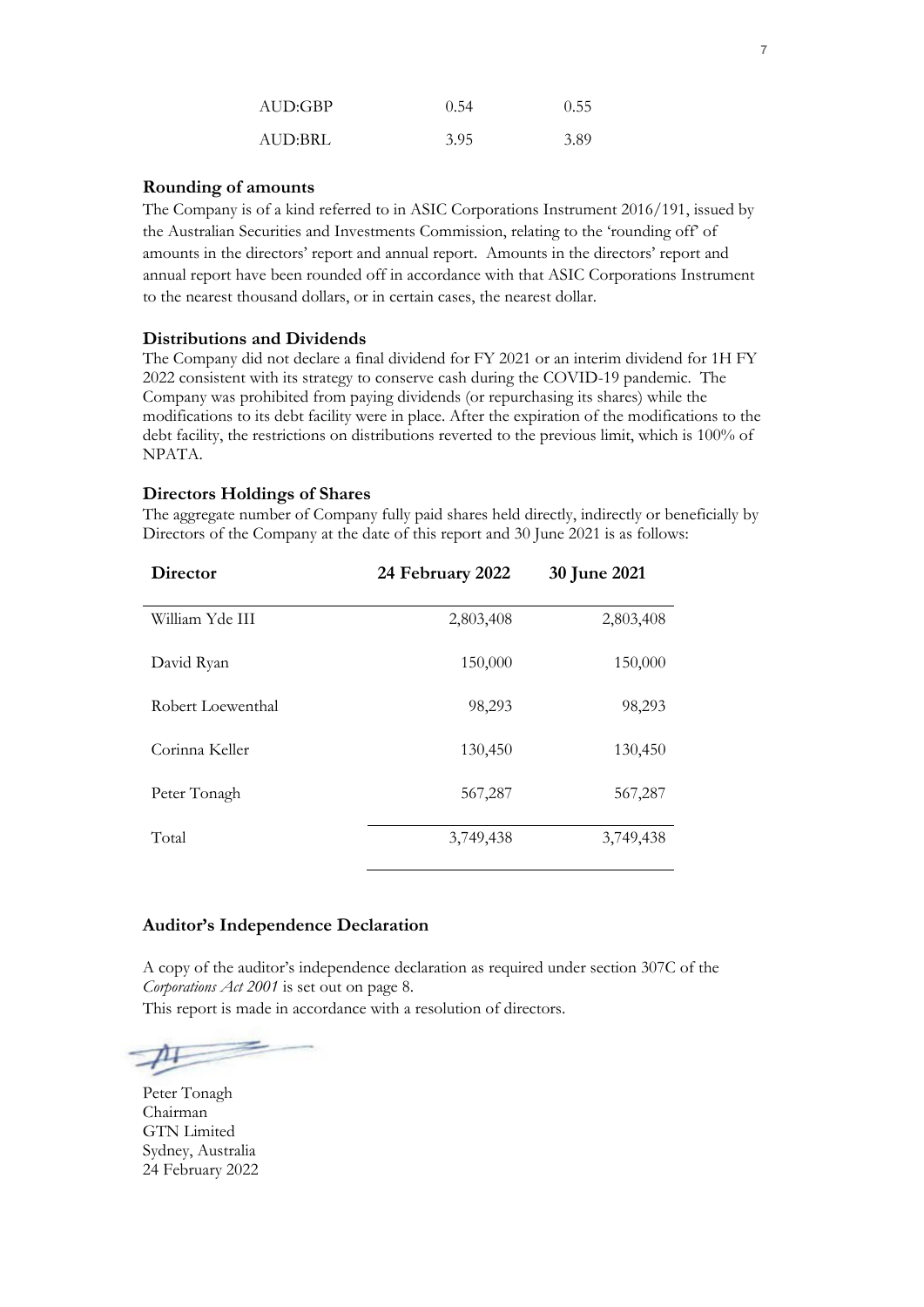

Level 17, 383 Kent Street Sydney NSW 2000

Correspondence to: Locked Bag Q800 QVB Post Office Sydney NSW 1230

**T** +61 2 8297 2400 **F** +61 2 9299 4445 **E** info.nsw@au.gt.com **W** [www.](mailto:info.nsw@au.gt.com)[grantth](http://www.grantthornton.com.au/)ornton.com.au

### **Auditor's Independence Declaration**

### To the Directors of GTN Limited

In accordance with the requirements of section 307C of the *Corporations Act 2001*, as lead auditor for the review of GTN Limited for the half year ended 31 December 2021, I declare that, to the best of my knowledge and belief, there have been:

a no contraventions of the auditor independence requirements of the Corporations Act 2001 in relation to the review; and

b no contraventions of any applicable code of professional conduct in relation to the review.

Grant Thornton

Grant Thornton Audit Pty Ltd Chartered Accountants

 $\rho$  p.

S M Coulton Partner – Audit & Assurance

Sydney, 24 February 2022

Grant Thornton Audit Pty Ltd ACN 130 913 594 a subsidiary or related entity of Grant Thornton Australia Ltd ABN 41 127 556 389

'Grant Thornton' refers to the brand under which the Grant Thornton member firms provide assurance, tax and advisory services to their clients and/or refers to one or more member firms, as the context requires. Grant Thornton Australia Ltd is a member firm of Grant Thornton International Ltd (GTIL). GTIL and the member firms are not a worldwide partnership. GTIL and each member firm is a separate legal entity. Services are delivered by the member firms. GTIL does not provide services to clients. GTIL and its member firms are not agents of, and do not obligate one another and are not liable for one another's acts or omissions. In the Australian context only, the use of the term 'Grant Thornton' may refer to Grant Thornton Australia Limited ABN 41 127 556 389 and its Australian subsidiaries and related entities. GTIL is not an Australian related entity to Grant Thornton Australia Limited.

**www.grantthornton.com.au**

Liability limited by a scheme approved under Professional Standards Legislation.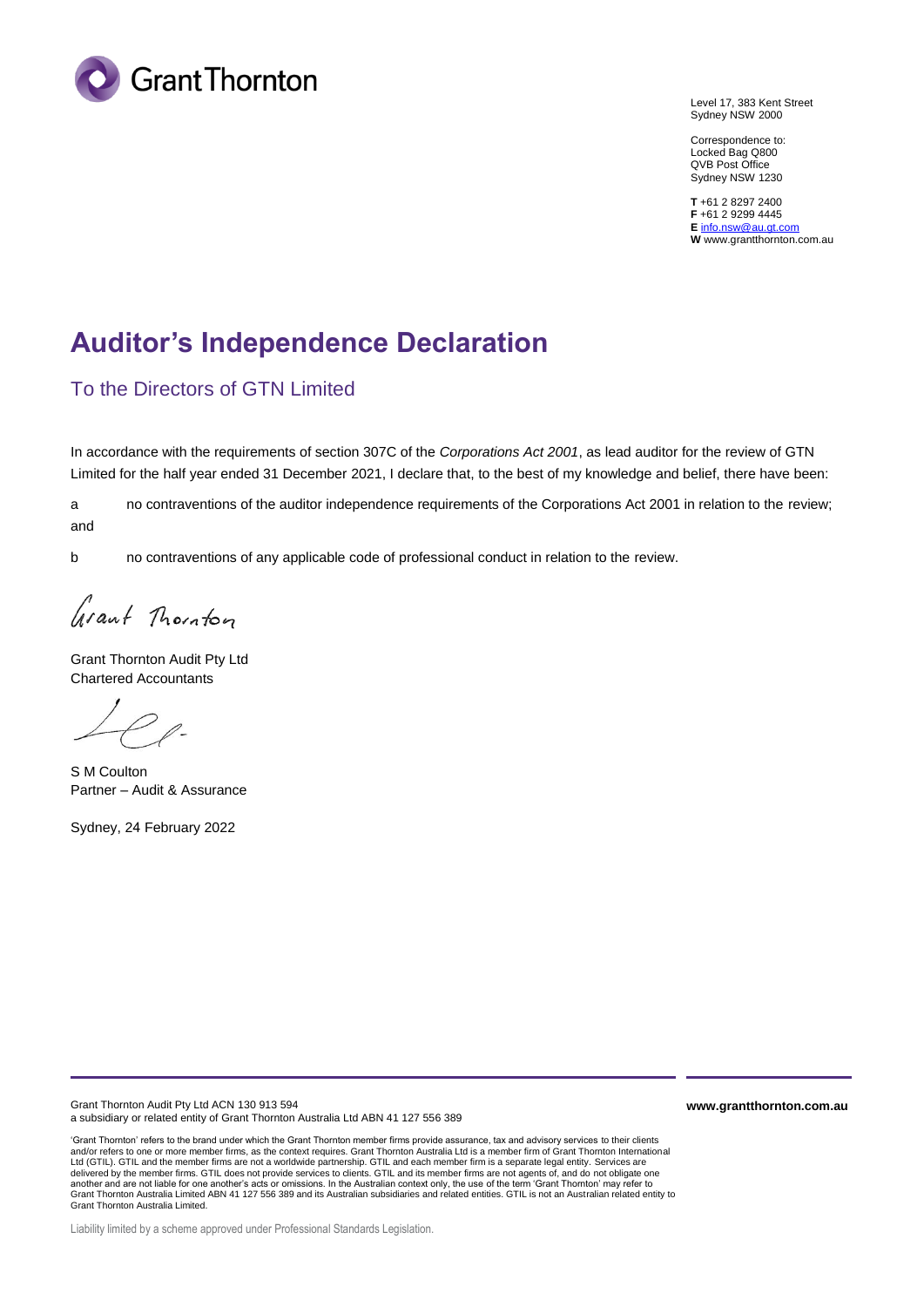### Contents

| Page |
|------|
| 10   |
| 11   |
| 12   |
| 13   |
| 14   |
| 20   |
|      |

This interim financial report does not include all the notes of the type normally included in an annual financial report. Accordingly, this report is to be read in conjunction with the annual report for the year ended 30 June 2021 and any public announcements made by GTN Limited during the interim reporting period in accordance with the continuous disclosure requirements of the *Corporations Act 2001*.

GTN Limited is a company limited by shares, incorporated and domiciled in Australia. Its registered office and principal place of business is at Level 42, Northpoint, 100 Miller Street, North Sydney, NSW. Its shares are listed on the Australian Securities Exchange.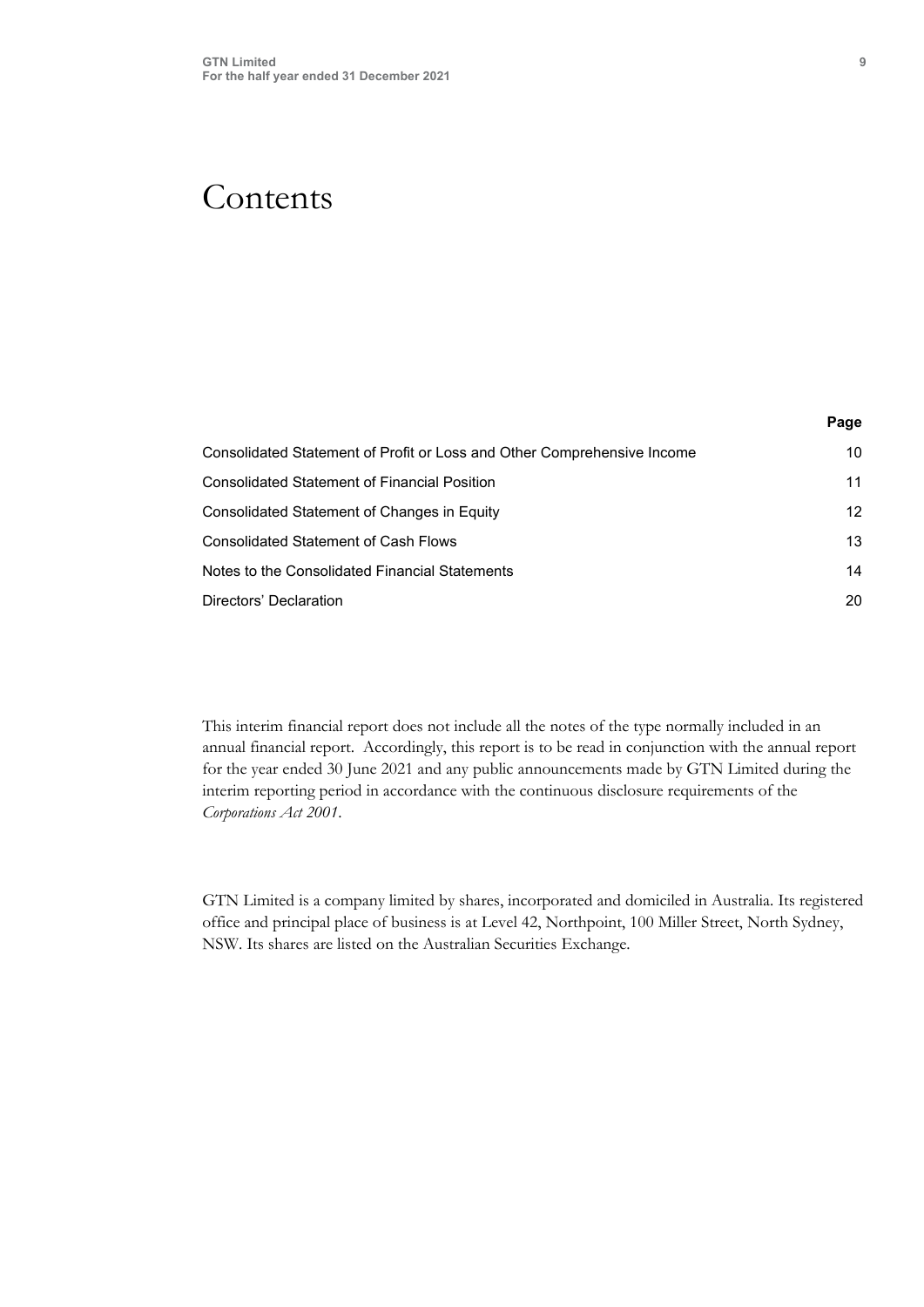## <span id="page-9-0"></span>Consolidated Statement of Profit or Loss and Other Comprehensive Income

#### For the half year ended 31 December 2021

|                                                                                                                             | <b>Notes</b> | 31 December<br>2021<br>\$'000 | 31 December<br>2020<br>\$'000 |
|-----------------------------------------------------------------------------------------------------------------------------|--------------|-------------------------------|-------------------------------|
| Revenue                                                                                                                     | 3            | 81,021                        | 70,781                        |
| Other income                                                                                                                | 3            | 1                             | 86                            |
| Interest income on long-term prepaid affiliate contract                                                                     | 3            | 4,047                         | 4.096                         |
| Gains on lease forgiveness                                                                                                  | 3            | 31                            | 93                            |
| Network operations and station compensation expenses                                                                        |              | (58, 130)                     | (55,036)                      |
| Selling, general and administrative expenses                                                                                |              | (16, 343)                     | (12, 225)                     |
| Equity based compensation expenses                                                                                          |              | (434)                         | (500)                         |
| Depreciation and amortisation                                                                                               |              | (5, 297)                      | (5, 516)                      |
| Finance costs                                                                                                               |              | (802)                         | (925)                         |
| Foreign currency transaction gain (loss)                                                                                    |              | (30)                          | 5                             |
| Profit before income tax                                                                                                    |              | 4,064                         | 859                           |
| Income tax expense                                                                                                          | 5            | (1,386)                       | (492)                         |
| Profit for the half year                                                                                                    |              | 2,678                         | 367                           |
| Other comprehensive income (loss) for the half year, net of income tax:<br>Items that may be reclassified to profit or loss |              |                               |                               |
| Foreign currency translation reserve                                                                                        |              | 446                           | (1,745)                       |
| Total other comprehensive income (loss) for the half year                                                                   |              | 446                           | (1,745)                       |
| Total comprehensive income (loss) for the half year                                                                         |              | 3,124                         | (1, 378)                      |
|                                                                                                                             |              |                               |                               |
| Earnings per share attributable to the ordinary equity holders:                                                             |              | Cents                         | Cents                         |
|                                                                                                                             |              |                               |                               |
| Basic earnings per share (cents)<br>Diluted earnings per share (cents)                                                      |              | 1.2<br>1.2                    | 0.2<br>0.2                    |
|                                                                                                                             |              |                               |                               |

Total profit for the year and other comprehensive income are fully attributable to members of the Group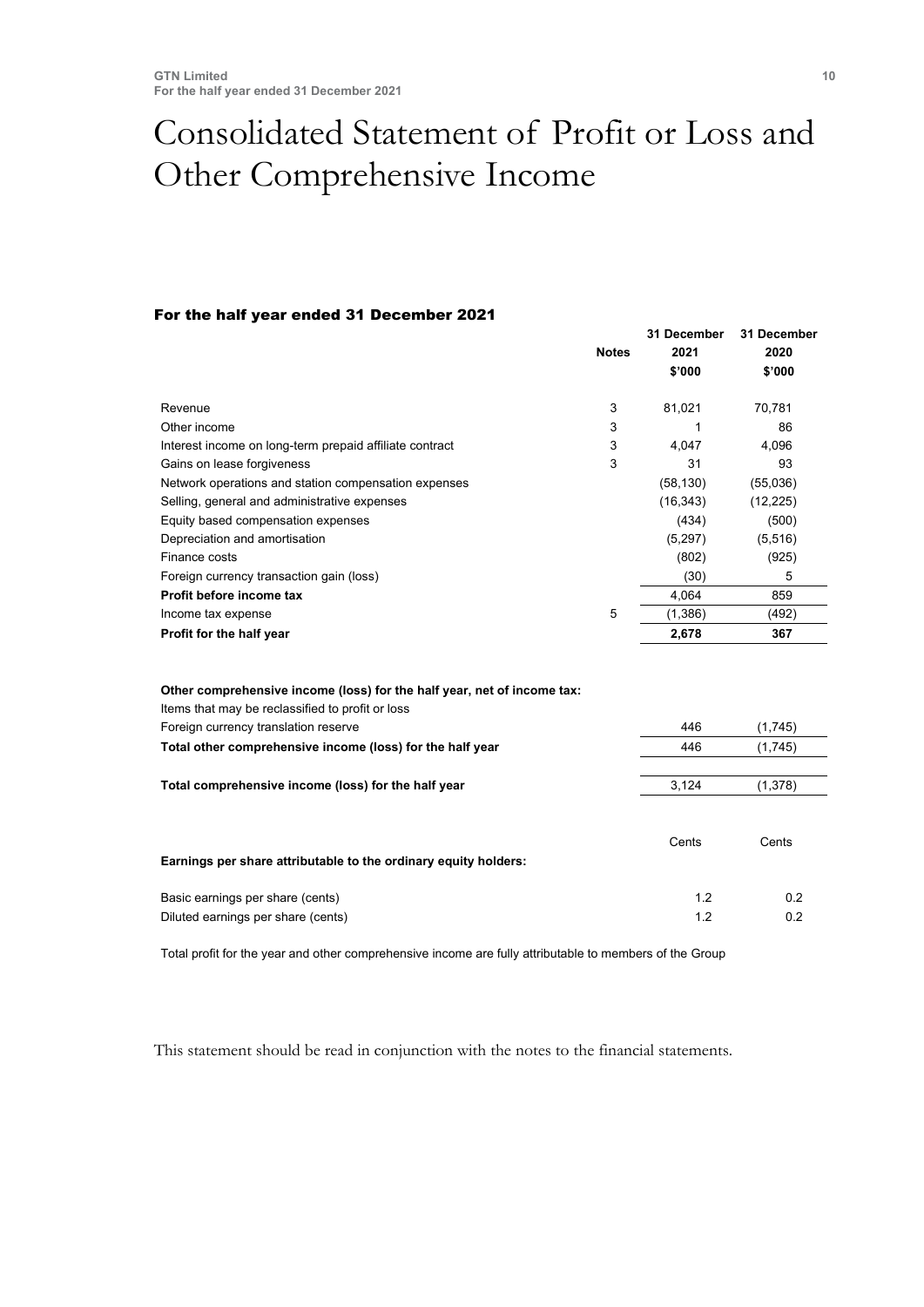## <span id="page-10-0"></span>Consolidated Statement of Financial Position

### As at 31 December 2021

| 2021<br>2021<br><b>Notes</b><br>\$'000<br>\$'000<br><b>Assets</b><br><b>Current</b><br>32,487<br>49,376<br>Cash and cash equivalents<br>Trade and other receivables<br>37,902<br>31,003<br>7,493<br>Current tax asset<br>4,894<br>5,539<br>2,702<br>Other current assets<br>87,975<br>83,421<br><b>Current assets</b><br>Non-current<br>7,391<br>Property, plant and equipment<br>7<br>7,721<br>6<br>Intangible assets<br>36,446<br>39,525<br>Goodwill<br>6<br>96,571<br>96,616<br>Deferred tax assets<br>4,873<br>4,857<br>93,077<br>93,736<br>Other assets<br>238,358<br>242,455<br><b>Non-current assets</b><br><b>Total assets</b><br>321,779<br>330,430<br><b>Liabilities</b><br><b>Current</b><br>Trade and other payables<br>33,837<br>32,988<br><b>Contract liabilities</b><br>622<br>1,000<br><b>Current tax liabilities</b><br>204<br>149<br><b>Financial liabilities</b><br>1,309<br>1,286<br>1,013<br>987<br>Provisions<br>36,410<br><b>Current liabilities</b><br>36,985<br>Non-current<br>71<br>Trade and other payables<br>69<br><b>Financial liabilities</b><br>38,376<br>51,689<br>Deferred tax liabilities<br>21,834<br>21,309<br>403<br>Provisions<br>405<br>60,686<br>73,470<br><b>Non-current liabilities</b><br><b>Total liabilities</b><br>97,671<br>109,880<br>224,108<br>220,550<br><b>Net assets</b><br><b>Equity</b><br>Share capital<br>437,508<br>437,508<br>Reserves<br>10,877<br>9,997<br><b>Accumulated losses</b><br>(224, 277)<br>(226, 955)<br>224,108<br><b>Total equity</b><br>220,550 |  | 31 December | 30 June |  |
|-----------------------------------------------------------------------------------------------------------------------------------------------------------------------------------------------------------------------------------------------------------------------------------------------------------------------------------------------------------------------------------------------------------------------------------------------------------------------------------------------------------------------------------------------------------------------------------------------------------------------------------------------------------------------------------------------------------------------------------------------------------------------------------------------------------------------------------------------------------------------------------------------------------------------------------------------------------------------------------------------------------------------------------------------------------------------------------------------------------------------------------------------------------------------------------------------------------------------------------------------------------------------------------------------------------------------------------------------------------------------------------------------------------------------------------------------------------------------------------------------------------------------------|--|-------------|---------|--|
|                                                                                                                                                                                                                                                                                                                                                                                                                                                                                                                                                                                                                                                                                                                                                                                                                                                                                                                                                                                                                                                                                                                                                                                                                                                                                                                                                                                                                                                                                                                             |  |             |         |  |
|                                                                                                                                                                                                                                                                                                                                                                                                                                                                                                                                                                                                                                                                                                                                                                                                                                                                                                                                                                                                                                                                                                                                                                                                                                                                                                                                                                                                                                                                                                                             |  |             |         |  |
|                                                                                                                                                                                                                                                                                                                                                                                                                                                                                                                                                                                                                                                                                                                                                                                                                                                                                                                                                                                                                                                                                                                                                                                                                                                                                                                                                                                                                                                                                                                             |  |             |         |  |
|                                                                                                                                                                                                                                                                                                                                                                                                                                                                                                                                                                                                                                                                                                                                                                                                                                                                                                                                                                                                                                                                                                                                                                                                                                                                                                                                                                                                                                                                                                                             |  |             |         |  |
|                                                                                                                                                                                                                                                                                                                                                                                                                                                                                                                                                                                                                                                                                                                                                                                                                                                                                                                                                                                                                                                                                                                                                                                                                                                                                                                                                                                                                                                                                                                             |  |             |         |  |
|                                                                                                                                                                                                                                                                                                                                                                                                                                                                                                                                                                                                                                                                                                                                                                                                                                                                                                                                                                                                                                                                                                                                                                                                                                                                                                                                                                                                                                                                                                                             |  |             |         |  |
|                                                                                                                                                                                                                                                                                                                                                                                                                                                                                                                                                                                                                                                                                                                                                                                                                                                                                                                                                                                                                                                                                                                                                                                                                                                                                                                                                                                                                                                                                                                             |  |             |         |  |
|                                                                                                                                                                                                                                                                                                                                                                                                                                                                                                                                                                                                                                                                                                                                                                                                                                                                                                                                                                                                                                                                                                                                                                                                                                                                                                                                                                                                                                                                                                                             |  |             |         |  |
|                                                                                                                                                                                                                                                                                                                                                                                                                                                                                                                                                                                                                                                                                                                                                                                                                                                                                                                                                                                                                                                                                                                                                                                                                                                                                                                                                                                                                                                                                                                             |  |             |         |  |
|                                                                                                                                                                                                                                                                                                                                                                                                                                                                                                                                                                                                                                                                                                                                                                                                                                                                                                                                                                                                                                                                                                                                                                                                                                                                                                                                                                                                                                                                                                                             |  |             |         |  |
|                                                                                                                                                                                                                                                                                                                                                                                                                                                                                                                                                                                                                                                                                                                                                                                                                                                                                                                                                                                                                                                                                                                                                                                                                                                                                                                                                                                                                                                                                                                             |  |             |         |  |
|                                                                                                                                                                                                                                                                                                                                                                                                                                                                                                                                                                                                                                                                                                                                                                                                                                                                                                                                                                                                                                                                                                                                                                                                                                                                                                                                                                                                                                                                                                                             |  |             |         |  |
|                                                                                                                                                                                                                                                                                                                                                                                                                                                                                                                                                                                                                                                                                                                                                                                                                                                                                                                                                                                                                                                                                                                                                                                                                                                                                                                                                                                                                                                                                                                             |  |             |         |  |
|                                                                                                                                                                                                                                                                                                                                                                                                                                                                                                                                                                                                                                                                                                                                                                                                                                                                                                                                                                                                                                                                                                                                                                                                                                                                                                                                                                                                                                                                                                                             |  |             |         |  |
|                                                                                                                                                                                                                                                                                                                                                                                                                                                                                                                                                                                                                                                                                                                                                                                                                                                                                                                                                                                                                                                                                                                                                                                                                                                                                                                                                                                                                                                                                                                             |  |             |         |  |
|                                                                                                                                                                                                                                                                                                                                                                                                                                                                                                                                                                                                                                                                                                                                                                                                                                                                                                                                                                                                                                                                                                                                                                                                                                                                                                                                                                                                                                                                                                                             |  |             |         |  |
|                                                                                                                                                                                                                                                                                                                                                                                                                                                                                                                                                                                                                                                                                                                                                                                                                                                                                                                                                                                                                                                                                                                                                                                                                                                                                                                                                                                                                                                                                                                             |  |             |         |  |
|                                                                                                                                                                                                                                                                                                                                                                                                                                                                                                                                                                                                                                                                                                                                                                                                                                                                                                                                                                                                                                                                                                                                                                                                                                                                                                                                                                                                                                                                                                                             |  |             |         |  |
|                                                                                                                                                                                                                                                                                                                                                                                                                                                                                                                                                                                                                                                                                                                                                                                                                                                                                                                                                                                                                                                                                                                                                                                                                                                                                                                                                                                                                                                                                                                             |  |             |         |  |
|                                                                                                                                                                                                                                                                                                                                                                                                                                                                                                                                                                                                                                                                                                                                                                                                                                                                                                                                                                                                                                                                                                                                                                                                                                                                                                                                                                                                                                                                                                                             |  |             |         |  |
|                                                                                                                                                                                                                                                                                                                                                                                                                                                                                                                                                                                                                                                                                                                                                                                                                                                                                                                                                                                                                                                                                                                                                                                                                                                                                                                                                                                                                                                                                                                             |  |             |         |  |
|                                                                                                                                                                                                                                                                                                                                                                                                                                                                                                                                                                                                                                                                                                                                                                                                                                                                                                                                                                                                                                                                                                                                                                                                                                                                                                                                                                                                                                                                                                                             |  |             |         |  |
|                                                                                                                                                                                                                                                                                                                                                                                                                                                                                                                                                                                                                                                                                                                                                                                                                                                                                                                                                                                                                                                                                                                                                                                                                                                                                                                                                                                                                                                                                                                             |  |             |         |  |
|                                                                                                                                                                                                                                                                                                                                                                                                                                                                                                                                                                                                                                                                                                                                                                                                                                                                                                                                                                                                                                                                                                                                                                                                                                                                                                                                                                                                                                                                                                                             |  |             |         |  |
|                                                                                                                                                                                                                                                                                                                                                                                                                                                                                                                                                                                                                                                                                                                                                                                                                                                                                                                                                                                                                                                                                                                                                                                                                                                                                                                                                                                                                                                                                                                             |  |             |         |  |
|                                                                                                                                                                                                                                                                                                                                                                                                                                                                                                                                                                                                                                                                                                                                                                                                                                                                                                                                                                                                                                                                                                                                                                                                                                                                                                                                                                                                                                                                                                                             |  |             |         |  |
|                                                                                                                                                                                                                                                                                                                                                                                                                                                                                                                                                                                                                                                                                                                                                                                                                                                                                                                                                                                                                                                                                                                                                                                                                                                                                                                                                                                                                                                                                                                             |  |             |         |  |
|                                                                                                                                                                                                                                                                                                                                                                                                                                                                                                                                                                                                                                                                                                                                                                                                                                                                                                                                                                                                                                                                                                                                                                                                                                                                                                                                                                                                                                                                                                                             |  |             |         |  |
|                                                                                                                                                                                                                                                                                                                                                                                                                                                                                                                                                                                                                                                                                                                                                                                                                                                                                                                                                                                                                                                                                                                                                                                                                                                                                                                                                                                                                                                                                                                             |  |             |         |  |
|                                                                                                                                                                                                                                                                                                                                                                                                                                                                                                                                                                                                                                                                                                                                                                                                                                                                                                                                                                                                                                                                                                                                                                                                                                                                                                                                                                                                                                                                                                                             |  |             |         |  |
|                                                                                                                                                                                                                                                                                                                                                                                                                                                                                                                                                                                                                                                                                                                                                                                                                                                                                                                                                                                                                                                                                                                                                                                                                                                                                                                                                                                                                                                                                                                             |  |             |         |  |
|                                                                                                                                                                                                                                                                                                                                                                                                                                                                                                                                                                                                                                                                                                                                                                                                                                                                                                                                                                                                                                                                                                                                                                                                                                                                                                                                                                                                                                                                                                                             |  |             |         |  |
|                                                                                                                                                                                                                                                                                                                                                                                                                                                                                                                                                                                                                                                                                                                                                                                                                                                                                                                                                                                                                                                                                                                                                                                                                                                                                                                                                                                                                                                                                                                             |  |             |         |  |
|                                                                                                                                                                                                                                                                                                                                                                                                                                                                                                                                                                                                                                                                                                                                                                                                                                                                                                                                                                                                                                                                                                                                                                                                                                                                                                                                                                                                                                                                                                                             |  |             |         |  |
|                                                                                                                                                                                                                                                                                                                                                                                                                                                                                                                                                                                                                                                                                                                                                                                                                                                                                                                                                                                                                                                                                                                                                                                                                                                                                                                                                                                                                                                                                                                             |  |             |         |  |
|                                                                                                                                                                                                                                                                                                                                                                                                                                                                                                                                                                                                                                                                                                                                                                                                                                                                                                                                                                                                                                                                                                                                                                                                                                                                                                                                                                                                                                                                                                                             |  |             |         |  |
|                                                                                                                                                                                                                                                                                                                                                                                                                                                                                                                                                                                                                                                                                                                                                                                                                                                                                                                                                                                                                                                                                                                                                                                                                                                                                                                                                                                                                                                                                                                             |  |             |         |  |
|                                                                                                                                                                                                                                                                                                                                                                                                                                                                                                                                                                                                                                                                                                                                                                                                                                                                                                                                                                                                                                                                                                                                                                                                                                                                                                                                                                                                                                                                                                                             |  |             |         |  |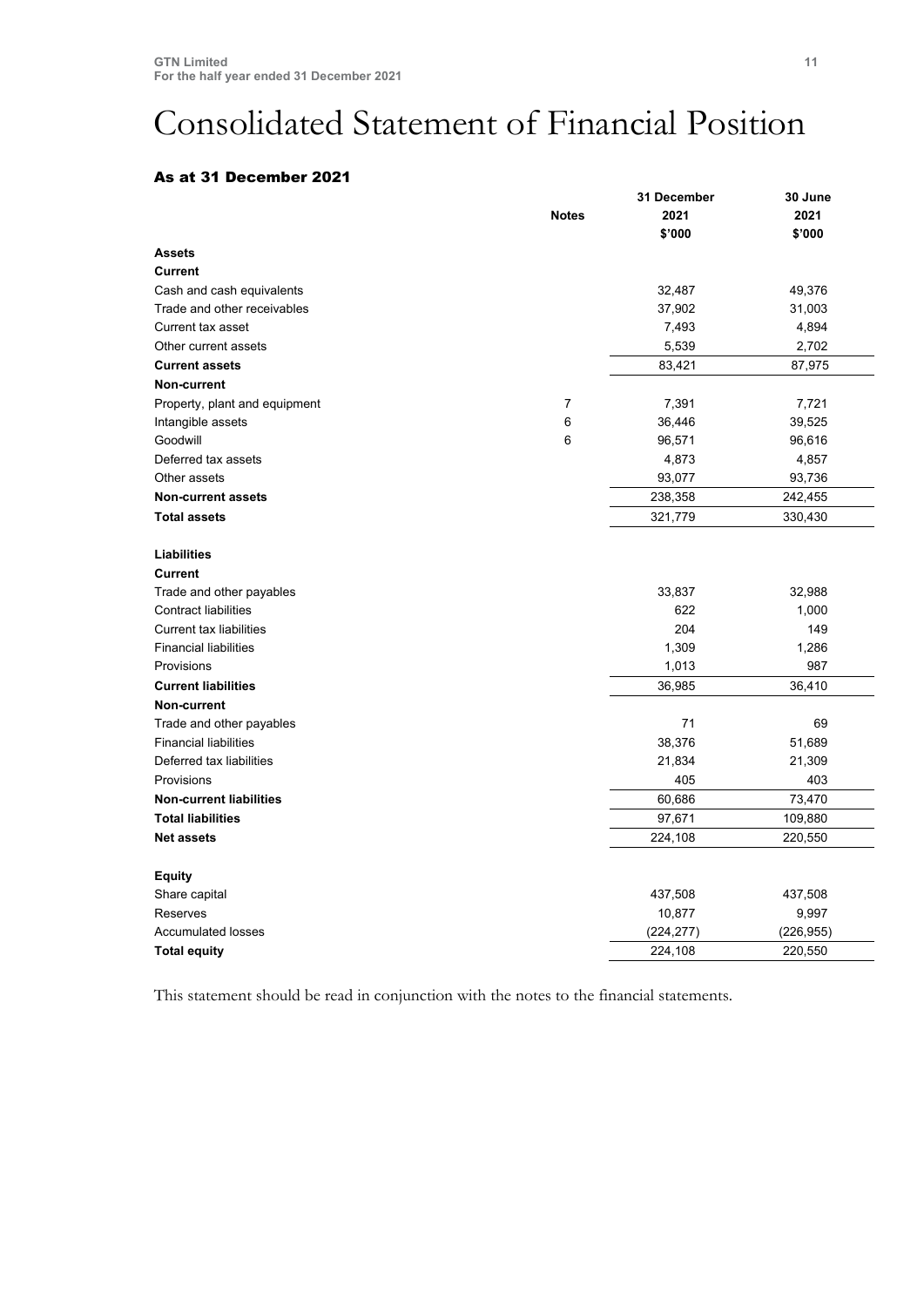## Consolidated Statement of Changes in Equity

<span id="page-11-0"></span>

|                                                       | <b>Notes</b> | <b>Issued</b><br>Capital<br>\$'000 | Common<br>Control<br><b>Reserve</b><br>\$'000 | <b>Foreign Currency</b><br><b>Translation</b><br>Reserve<br>\$'000 | <b>Equity Based</b><br><b>Payments</b><br><b>Reserve</b><br>\$'000 | <b>Accumulated</b><br><b>Losses</b><br>\$'000 | <b>Total</b><br><b>Equity</b><br>\$'000 |
|-------------------------------------------------------|--------------|------------------------------------|-----------------------------------------------|--------------------------------------------------------------------|--------------------------------------------------------------------|-----------------------------------------------|-----------------------------------------|
| Balance at 1 July 2020                                |              | 437,508                            | (24, 655)                                     | 28,781                                                             | 4,338                                                              | (226, 866)                                    | 219,106                                 |
| Total comprehensive income:                           |              |                                    |                                               |                                                                    |                                                                    |                                               |                                         |
| Net profit                                            |              | $\overline{\phantom{0}}$           |                                               |                                                                    |                                                                    | 367                                           | 367                                     |
| Other comprehensive loss                              |              | $\overline{\phantom{a}}$           | $\overline{\phantom{a}}$                      | (1,745)                                                            |                                                                    |                                               | (1,745)                                 |
|                                                       |              | $\overline{a}$                     |                                               | (1,745)                                                            |                                                                    | 367                                           | (1, 378)                                |
| Transactions with owners in their capacity as owners: |              |                                    |                                               |                                                                    |                                                                    |                                               |                                         |
| Equity based compensation                             |              | $\blacksquare$                     |                                               | $\blacksquare$                                                     | 500                                                                |                                               | 500                                     |
| Repurchase and retire stock options                   |              | $\blacksquare$                     | $\blacksquare$                                | $\overline{\phantom{a}}$                                           | (260)                                                              | $\overline{\phantom{a}}$                      | (260)                                   |
|                                                       |              | $\overline{\phantom{0}}$           |                                               |                                                                    | 240                                                                |                                               | 240                                     |
| Balance at 31 December 2020                           |              | 437,508                            | (24, 655)                                     | 27,036                                                             | 4,578                                                              | (226, 499)                                    | 217,968                                 |
| Balance at 1 July 2021                                |              | 437,508                            | (24, 655)                                     | 29,642                                                             | 5,010                                                              | (226, 955)                                    | 220,550                                 |
| Total comprehensive income:                           |              |                                    |                                               |                                                                    |                                                                    |                                               |                                         |
| Net profit                                            |              |                                    |                                               |                                                                    |                                                                    | 2,678                                         | 2,678                                   |
| Other comprehensive income                            |              |                                    |                                               | 446                                                                |                                                                    |                                               | 446                                     |
|                                                       |              | $\overline{\phantom{0}}$           |                                               | 446                                                                |                                                                    | 2,678                                         | 3,124                                   |
| Transactions with owners in their capacity as owners: |              |                                    |                                               |                                                                    |                                                                    |                                               |                                         |
| Equity based compensation                             |              | $\blacksquare$                     | $\overline{\phantom{a}}$                      | $\overline{\phantom{a}}$                                           | 434                                                                | $\overline{\phantom{a}}$                      | 434                                     |
|                                                       |              | $\overline{\phantom{0}}$           |                                               | $\overline{a}$                                                     | 434                                                                |                                               | 434                                     |
| <b>Balance at 31 December 2021</b>                    |              | 437,508                            | (24, 655)                                     | 30,088                                                             | 5,444                                                              | (224, 277)                                    | 224,108                                 |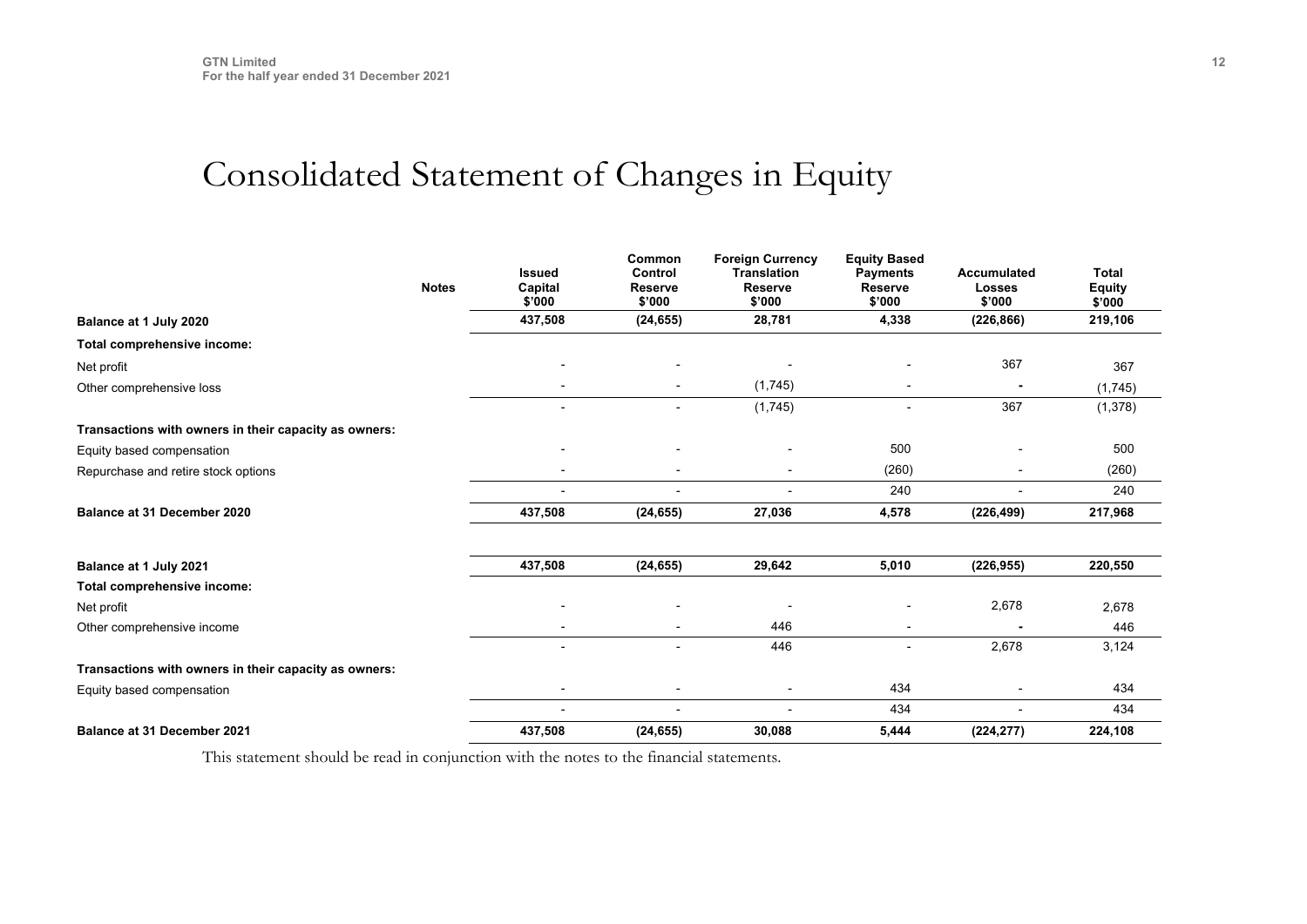### <span id="page-12-0"></span>Consolidated Statement of Cash Flows

#### For the half year ended 31 December 2021

|                                                   | <b>Notes</b> | 31 December<br>2021<br>\$'000 | 31 December<br>2020<br>\$'000 |
|---------------------------------------------------|--------------|-------------------------------|-------------------------------|
| <b>Operating activities</b>                       |              |                               |                               |
| Receipts from customers                           |              | 84,034                        | 66,702                        |
| Payments to suppliers and employees               |              | (82,058)                      | (71, 770)                     |
| Interest received                                 |              | 1                             | 86                            |
| Finance costs                                     |              | (764)                         | (897)                         |
| Income tax paid                                   |              | (3,526)                       | (1, 142)                      |
| Net cash used in operating activities             |              | (2, 313)                      | (7,021)                       |
| <b>Investing activities</b>                       |              |                               |                               |
| Purchase of property, plant and equipment         |              | (1, 402)                      | (545)                         |
| Net cash used in investing activities             |              | (1,402)                       | (545)                         |
| <b>Financing activities</b>                       |              |                               |                               |
| Debt repayment                                    |              | (13,000)                      |                               |
| Principal element of lease payments               |              | (752)                         | (824)                         |
| Deferred financing costs                          |              |                               | (18)                          |
| Stock options repurchased                         |              |                               | (260)                         |
| Net cash used in financing activities             |              | (13, 752)                     | (1, 102)                      |
| Net change in cash and cash equivalents           |              | (17, 467)                     | (8,668)                       |
| Cash and cash equivalents, beginning of year      |              | 49,376                        | 57,040                        |
| Exchange differences on cash and cash equivalents |              | 578                           | 155                           |
| Cash and cash equivalents, end of half year       |              | 32,487                        | 48,527                        |
| Property acquired under leases                    |              | 518                           | 280                           |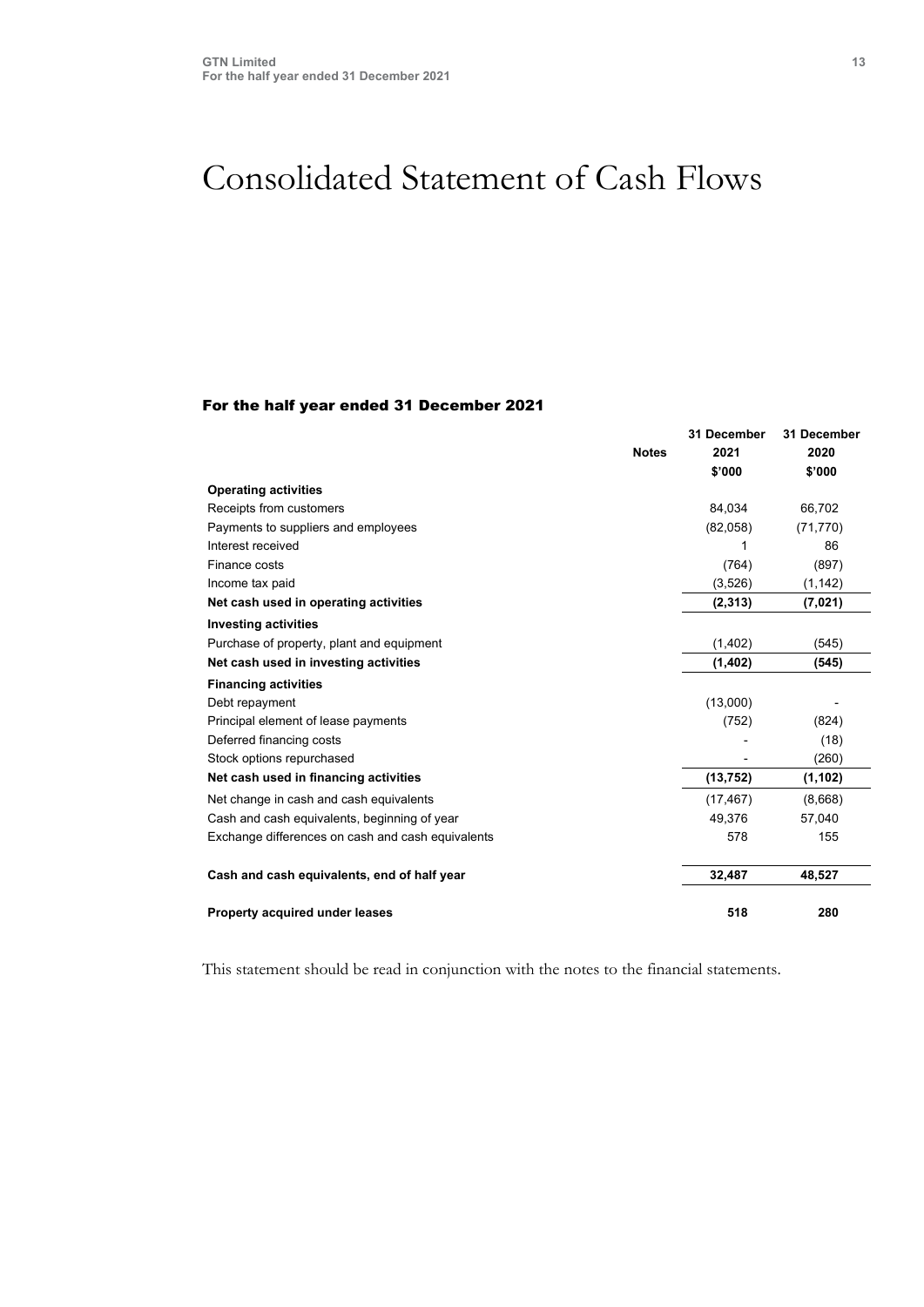# Notes to the Consolidated Financial Statements

#### 1 Basis of preparation of half year report

This condensed consolidated interim financial report for the half-year reporting period ended 31 December 2021 has been prepared in accordance with Accounting Standard AASB 134 *Interim Financial Reporting* and *Corporations Act 2001.*

This condensed consolidated interim financial report does not include all the notes of the type normally included in an annual financial report. Accordingly, this report is to be read in conjunction with the annual report for the year ended 30 June 2021 and any public announcements made by GTN Limited during the interim reporting period in accordance with the continuous disclosure requirements of the *Corporations Act 2001*.

The accounting policies adopted are consistent with those of the previous financial year and corresponding interim reporting period except for the adoption of new and amended standards as set out below:

#### 2 Changes in accounting policies

#### 2.1 New and revised standards that are effective for these financial statements

#### **Standards adopted during the period**

The Group has adopted all new or amended Accounting Standards and Interpretations issued by the Australian Accounting Standards Board ("AASB") that are mandatory for the current reporting period. The adoption of these Accounting Standards and Interpretations did not have any significant impact on the financial performance or position of the Group. As such, no significant changes are required to the Group's current accounting policies from those disclosed in the financial report for the year ended 30 June 2021.

#### 2.2 Accounting Standards issued but not yet effective and have not been adopted early by the Group

At the date of authorisation of these financial statements, certain new standards, amendments and interpretations to existing standards have been published, but are not yet effective, and have not been adopted early by the Group. Management anticipates that all the relevant pronouncements will be adopted in the Group's accounting policies for the first period beginning after the effective date of the pronouncement. None of these new standards and interpretations are expected to have a material impact on the Group's financial statements.

#### 3 Revenue

|                                                             | 31 December<br>2021<br>\$'000 | 31 December<br>2020<br>\$'000 |
|-------------------------------------------------------------|-------------------------------|-------------------------------|
| Sales revenue                                               |                               |                               |
| Sale of advertising commercials – net of agency commissions | 81,021                        | 70,781                        |
|                                                             | 81,021                        | 70,781                        |
| Other income                                                |                               |                               |
| Interest on cash balances                                   | 1                             | 6                             |
| Interest from tax refund                                    |                               | 80                            |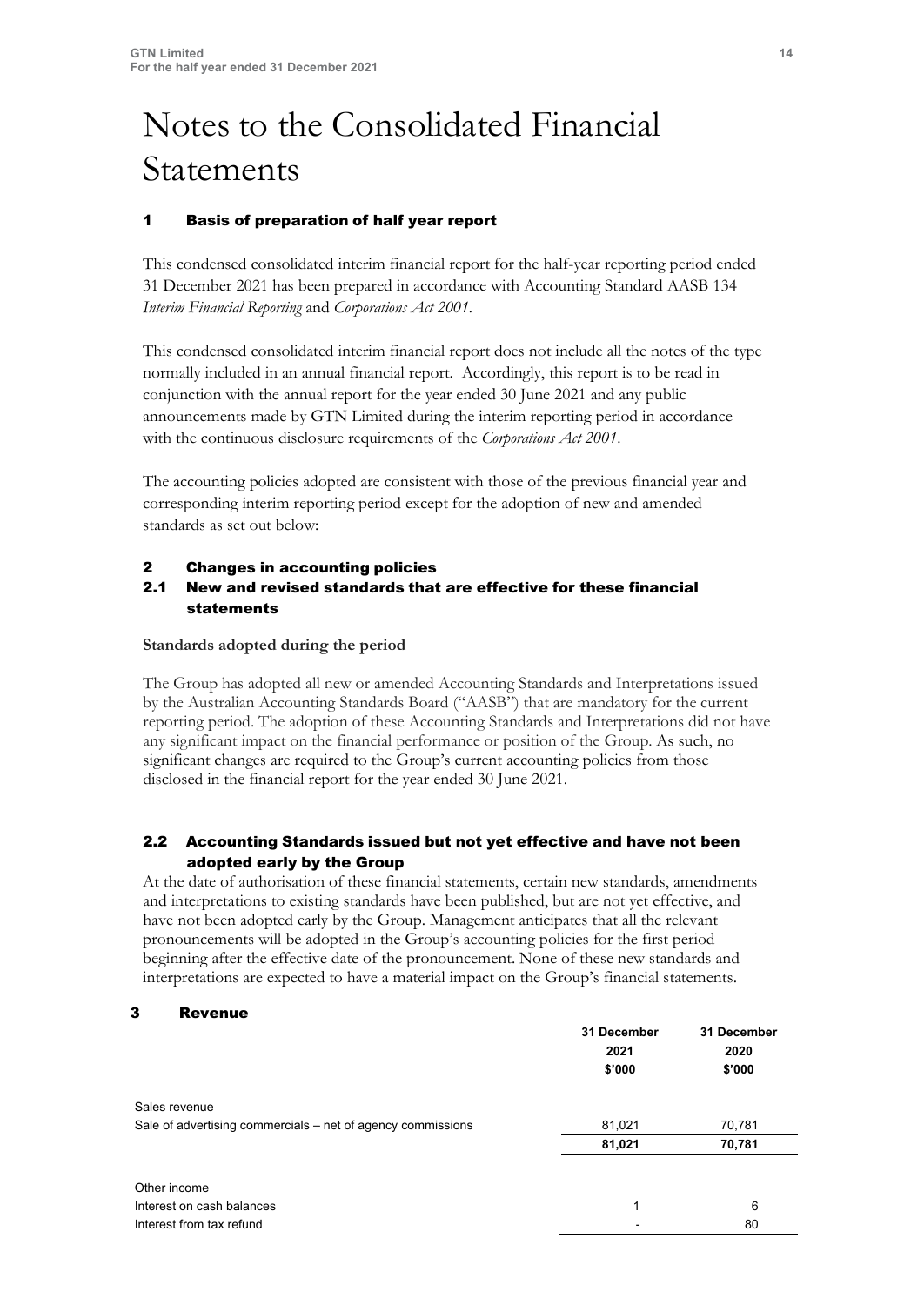|                                                         |       | 86    |
|---------------------------------------------------------|-------|-------|
|                                                         |       |       |
| Interest income on long-term prepaid affiliate contract | 4.047 | 4.096 |
|                                                         |       |       |
| Gains on lease forgiveness                              | 31    | 93    |

#### 4 Expenses

|                                                                    | 31 December<br>2021<br>\$'000 | 31 December<br>2020<br>\$'000 |
|--------------------------------------------------------------------|-------------------------------|-------------------------------|
| Profit before income tax includes the following specific expenses: |                               |                               |
| Defined contribution superannuation expenses                       | 538                           | 425                           |
| Amortisation and depreciation                                      | 5,297                         | 5,516                         |
| Finance costs of bank loan and leases                              | 802                           | 925                           |
| Rental expenses relating to leases                                 | 314                           | 216                           |
| Foreign exchange losses/(gains)                                    | 30                            | $\left( 5\right)$             |

#### 5 Income tax expense

The major components of tax expense and the reconciliation of the expected tax expense based on the statutory tax rate at 30% (2020: 30%) and the reported tax expense in profit or loss are as follows:

|                                                 | 31 December<br>2021 | 31 December<br>2020 |
|-------------------------------------------------|---------------------|---------------------|
|                                                 | \$'000              | \$'000              |
| Profit before tax                               | 4,064               | 859                 |
| Tax rate: $30\%$                                | 1,219               | 258                 |
| Taxes on foreign earnings                       | (142)               | (28)                |
| Tax effect of permanent differences             | 218                 | 191                 |
| Unrecognised tax losses                         | 34                  | 145                 |
| State taxes                                     |                     | 1                   |
| Under provision for income taxes in prior years | 12                  |                     |
| Impact of tax rate changes                      | (19)                |                     |
| Other                                           | 64                  | (75)                |
| Income tax expense                              | 1,386               | 492                 |

|                    | 31 December<br>2021<br>\$'000 | 31 December<br>2020<br>\$'000 |
|--------------------|-------------------------------|-------------------------------|
| Expense            |                               |                               |
| Current            | 877                           | (296)                         |
| Deferred           | 509                           | 788                           |
| Income tax expense | 1,386                         | 492                           |

The recognition of deferred tax assets is limited to the extent that the Group anticipates making sufficient taxable profits in the future to absorb the reversal of the underlying timing differences.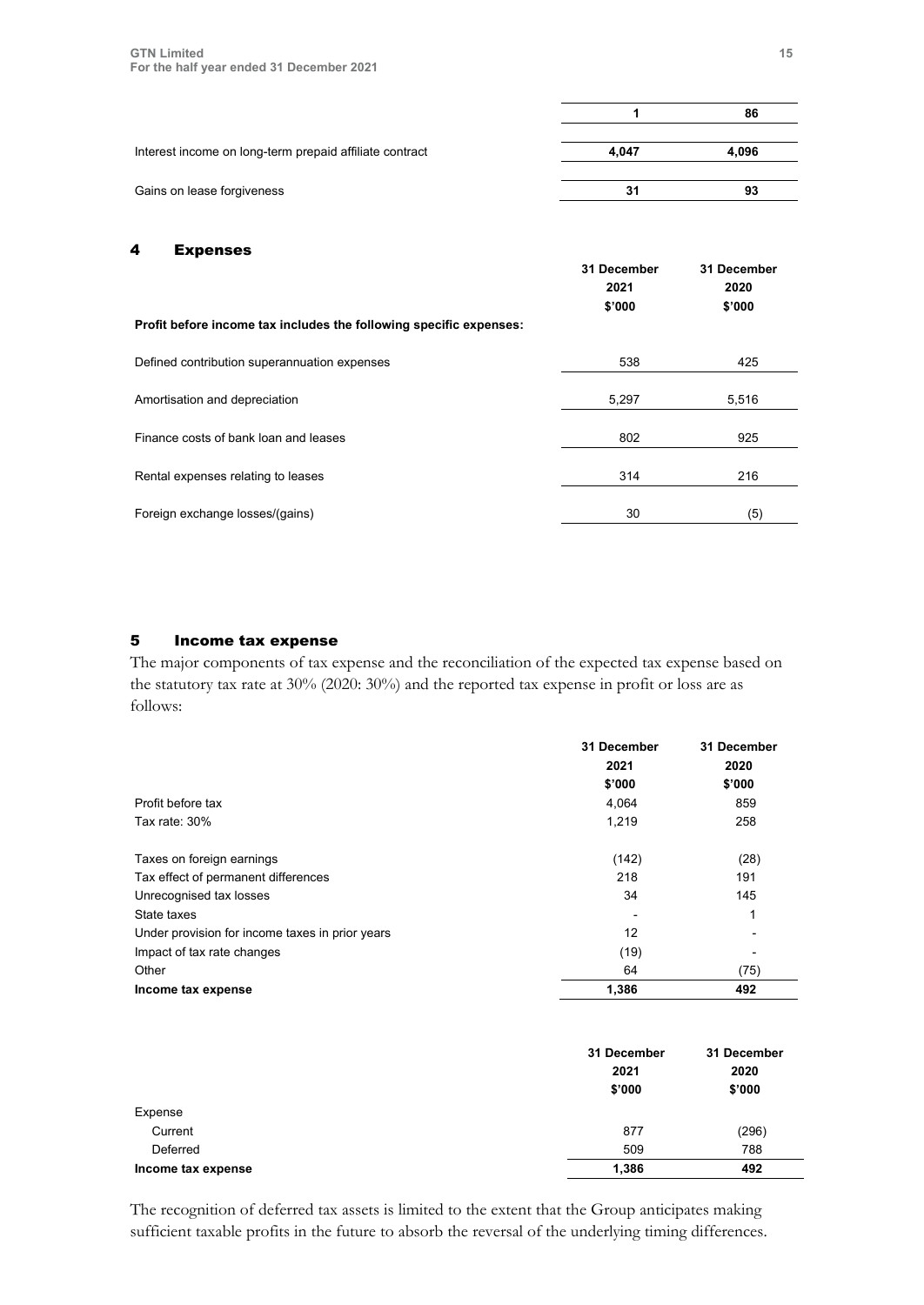The Group has an unrecognised net deferred tax asset of \$18,965 thousand (30 June 2021: \$18,360 thousand) in relation to the tax losses as management does not anticipate the Group will make sufficient taxable profits in the foreseeable future to utilise this asset in those jurisdictions.

#### 6 Intangible assets

Detail of the Group's intangible assets and their carrying amounts are as follows:

|                                  | Goodwill<br>\$'000 | <b>Trade names</b><br>\$'000 | <b>Station</b><br>contracts<br>\$'000 | Advertising<br>contracts<br>\$'000 | Total<br>\$'000 |
|----------------------------------|--------------------|------------------------------|---------------------------------------|------------------------------------|-----------------|
| Gross carrying amount            |                    |                              |                                       |                                    |                 |
| Balance at 1 July 2021           | 96,616             | 12,563                       | 88.814                                | 65,858                             | 167,235         |
| Net exchange differences         | (45)               | 33                           | 235                                   | 175                                | 443             |
| Balance at 31 December 2021      | 96,571             | 12,596                       | 89,049                                | 66,033                             | 167,678         |
| Amortisation                     |                    |                              |                                       |                                    |                 |
| Balance at 1 July 2021           | $\blacksquare$     |                              | (61,852)                              | (65, 858)                          | (127,710)       |
| Amortisation                     |                    |                              | (3, 179)                              |                                    | (3, 179)        |
| Net exchange differences         | -                  |                              | (168)                                 | (175)                              | (343)           |
| Balance at 31 December 2021      | ۰                  |                              | (65, 199)                             | (66, 033)                          | (131,232)       |
| Carrying amount 31 December 2021 | 96,571             | 12,596                       | 23,850                                |                                    | 36,446          |

The Group expects to either renew or replace its advertiser contracts and renew its station contracts beyond their expected life. Amortisation expense for the half-years ended 31 December 2021 and 31 December 2020 was \$3,179 thousand and \$3,154 thousand, respectively.

Due to the long term and indefinite nature of goodwill and trade names, amortisation expense is not reflected and the Group annually reviews goodwill and trade names for impairment or more frequently should there be indicators of possible impairment.

Management is not currently aware of any other reasonably possible changes in key assumptions that would result in an impairment.

#### 7 Property, plant and equipment

Details of the Group's property, plant and equipment and their carrying amount are as follows:

|                                  | <b>Helicopters and</b><br>fixed wing<br>aircraft<br>\$'000 | Recording,<br>broadcasting and<br>studio equipment<br>\$'000 | Furniture,<br>equipment<br>and other<br>\$'000 | <b>Right of</b><br>use<br>assets -<br>real<br>property<br>\$'000 | Total<br>\$'000 |
|----------------------------------|------------------------------------------------------------|--------------------------------------------------------------|------------------------------------------------|------------------------------------------------------------------|-----------------|
| Gross carrying amount            |                                                            |                                                              |                                                |                                                                  |                 |
| Balance at 1 July 2021           | 27,521                                                     | 987                                                          | 3,063                                          | 6,602                                                            | 38,173          |
| Additions during period          | 1,217                                                      | 5                                                            | 180                                            | 518                                                              | 1,920           |
| <b>Disposals</b>                 |                                                            |                                                              |                                                | (654)                                                            | (654)           |
| Net exchange differences         | (124)                                                      | (9)                                                          | (58)                                           | (55)                                                             | (246)           |
| Balance at 31 December 2021      | 28,614                                                     | 983                                                          | 3,185                                          | 6,411                                                            | 39,193          |
| Depreciation and impairment      |                                                            |                                                              |                                                |                                                                  |                 |
| Balance at 1 July 2021           | (23, 533)                                                  | (873)                                                        | (2, 419)                                       | (3,627)                                                          | (30,452)        |
| Disposals                        |                                                            |                                                              |                                                | 579                                                              | 579             |
| Net exchange differences         | 97                                                         | 5                                                            | 48                                             | 39                                                               | 189             |
| Depreciation                     | (1, 175)                                                   | (27)                                                         | (172)                                          | (744)                                                            | (2, 118)        |
| Balance at 31 December 2021      | (24, 611)                                                  | (895)                                                        | (2, 543)                                       | (3,753)                                                          | (31,802)        |
| Carrying amount 31 December 2021 | 4,003                                                      | 88                                                           | 642                                            | 2,658                                                            | 7,391           |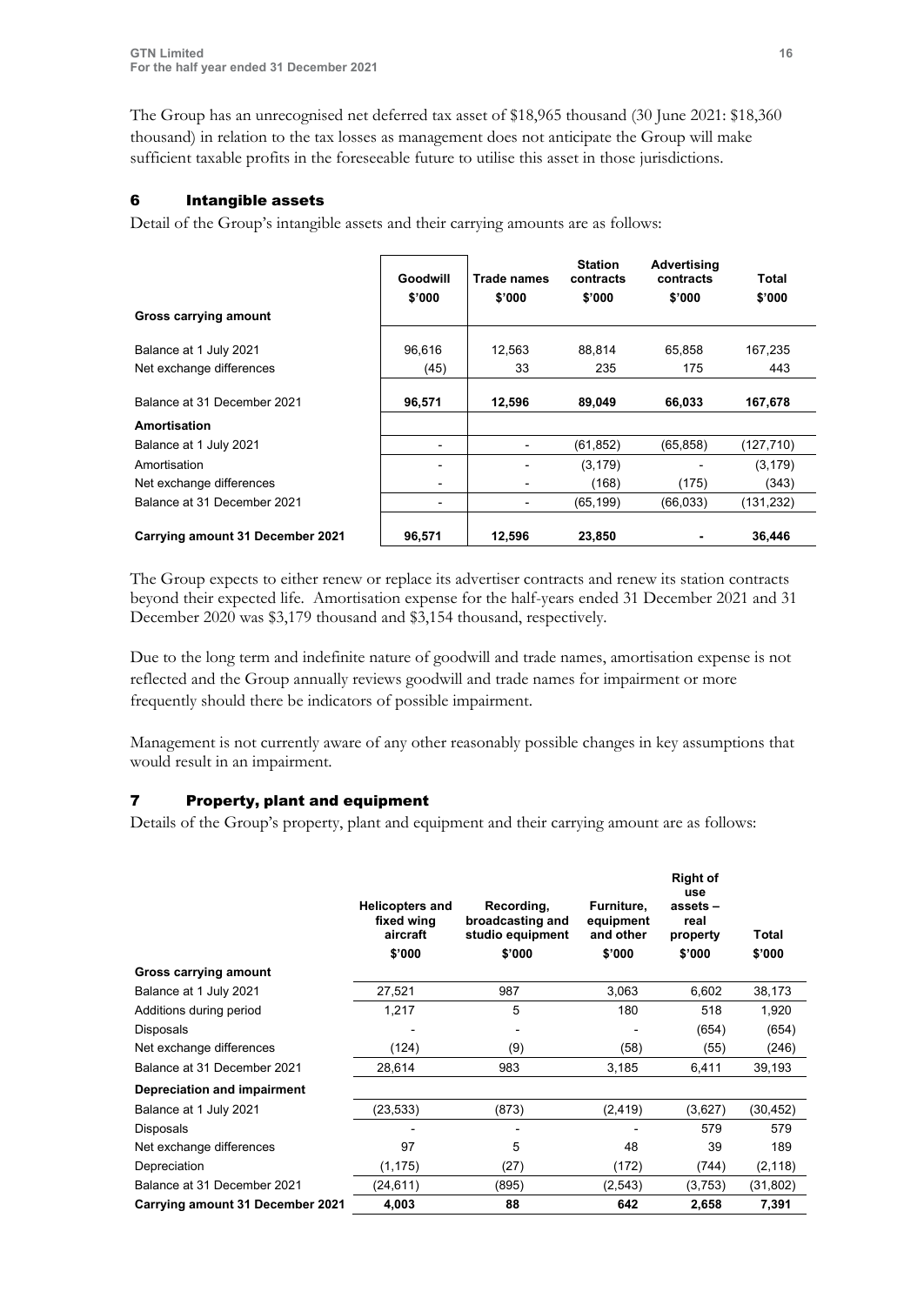Right of use assets consist of leases of premises.

#### 8 Segment information

The Group's management analyses the Group's performance by geographic area and has identified four reportable segments: Australia, Brazil, Canada and United Kingdom.

The segments' revenues are as follows:

|                | 31 December | 31 December |
|----------------|-------------|-------------|
|                | 2021        | 2020        |
|                | \$'000      | \$'000      |
| Australia      | 37,948      | 30,592      |
| United Kingdom | 24,080      | 22,463      |
| Canada         | 14,095      | 14,161      |
| Brazil         | 4,898       | 3,565       |
|                | 81,021      | 70,781      |

Management tracks performance primarily by Adjusted EBITDA which is defined as EBITDA adjusted for any foreign exchange profit or loss, interest income on the long-term prepaid affiliate agreement, gains on lease forgiveness, losses on refinancings, transaction costs and other unusual non-recurring items.

|                                        | 31 December<br>2021 | 31 December<br>2020 |
|----------------------------------------|---------------------|---------------------|
|                                        | \$'000              | \$'000              |
| <b>Adjusted EBITDA by Segments</b>     |                     |                     |
| Australia                              | 8,553               | 5,122               |
| United Kingdom                         | 2,049               | 1,762               |
| Canada                                 | 1,398               | 2,221               |
| Brazil                                 | 389                 | 17                  |
| Other                                  | (2,228)             | (2,006)             |
| <b>Adjusted EBITDA</b>                 | 10,161              | 7,116               |
| Foreign exchange (loss) gain           | (30)                | 5                   |
| Gains on lease forgiveness             | 31                  | 93                  |
| Less: Interest income on long-term     |                     |                     |
| prepaid affiliate contract             | (4,047)             | (4,096)             |
| <b>EBITDA</b>                          | 6,115               | 3,118               |
| Depreciation and amortisation          | (5,297)             | (5, 516)            |
| Interest income on long-term prepaid   |                     |                     |
| affiliate contract                     | 4,047               | 4,096               |
| Financing costs net of interest income | (801)               | (839)               |
| Profit before income tax               | 4,064               | 859                 |
| Income tax expense                     | (1,386)             | (492)               |
| <b>Profit</b>                          | 2,678               | 367                 |

Segment assets and liabilities are classified by their physical location.

|                       | 31 December | 31 December |
|-----------------------|-------------|-------------|
|                       | 2021        | 2020        |
|                       | \$'000      | \$'000      |
| <b>Segment assets</b> |             |             |
| Total Assets:         |             |             |
| Australia             | 238,742     | 250,926     |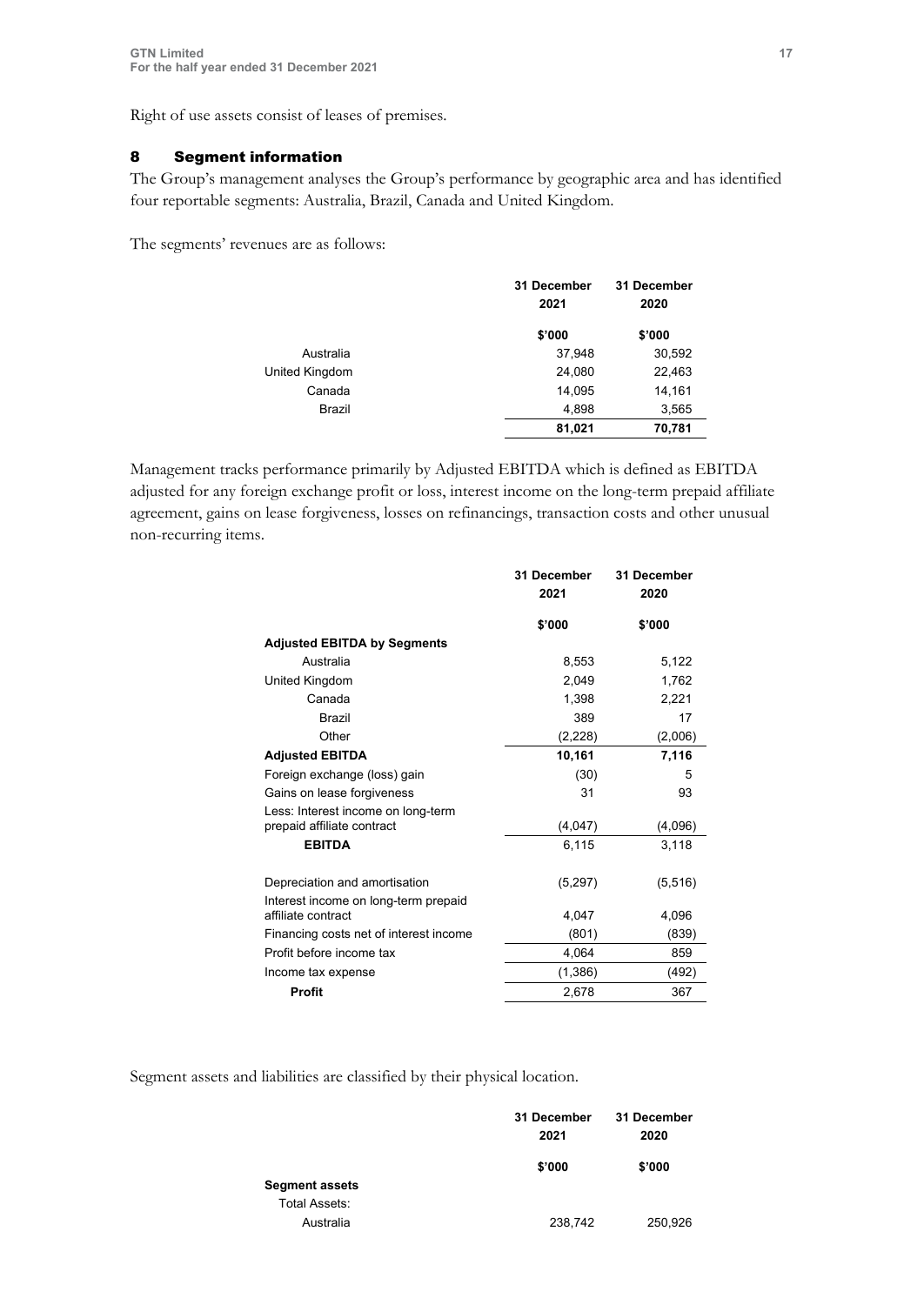| UK                               | 43,237    | 40,565    |
|----------------------------------|-----------|-----------|
| Canada                           | 27,056    | 28,874    |
| <b>Brazil</b>                    | 3,705     | 3,920     |
| <b>Total segment assets</b>      | 312,740   | 324,285   |
| Unallocated:                     |           |           |
| Deferred tax assets              | 4,873     | 3,854     |
| <b>Others</b>                    | 4,166     | 9,761     |
| <b>Total assets</b>              | 321,779   | 337,900   |
| <b>Segment liabilities</b>       |           |           |
| Total liabilities:               |           |           |
| Australia                        | 79,883    | 76,826    |
| UK                               | 7,087     | 7,966     |
| Canada                           | 4,064     | 4,163     |
| Brazil                           | 1,856     | 1,725     |
| <b>Total segment liabilities</b> | 92,890    | 90,680    |
| Unallocated:                     |           |           |
| Deferred tax liabilities         | 21,834    | 20,717    |
| <b>Borrowings</b>                | 39,685    | 63,626    |
| Intercompany eliminations        | (66, 768) | (63, 346) |
| <b>Others</b>                    | 10,030    | 8,255     |
| <b>Total liabilities</b>         | 97,671    | 119,932   |

#### 9 COVID-19 pandemic impact

On 11 March 2020, the World Health Organisation declared COVID-19 as a pandemic. As at the date of the financial report the pandemic is ongoing. The outbreak and the response of governments in dealing with the pandemic is interfering with general activity levels within the community, the economy and the operations of the Group's business.

During 1H fiscal 2022 revenue increased 14% compared to fiscal 2021 which was a significant improvement. The Group was able to achieve positive EBITDA, Adjusted EBITDA, NPAT and NPATA for 1H fiscal 2022. However, the Group's revenue and profitability continue to be significantly impacted by the COVID-19 pandemic, especially lockdowns and other government actions designed to deal with flare-ups of the virus and the related reduction in business activity during such periods. While the Group does not anticipate that such activities will have as large an impact as when the COVID-19 pandemic commenced, it is not possible to assure that this will not be so in the future. The Group's business continues to be a primarily fixed cost model, so revenue decreases will likely have significant negative impact on profitability.

Because of this, the Group has focused on reducing debt and conserving cash in order to be able to "ride out" the COVID-19 pandemic and at 31 December 2021 the Group had cash and cash equivalents of \$32.5 million and net debt (debt less cash and cash equivalents) of \$7.3 million. Part of this strategy included temporarily modifying the financial covenants of the Group's existing bank debt facility to attempt to ensure the Group remained in compliance with the debt facility. The Group was in compliance with its debt facility covenants during the period of the modifications, which ended with the delivery of the 31 December 2021 compliance certificate in February 2022.

However, there can be no assurances that there will not be a covenant default in the future and should there be a covenant default that the bank facility will not be terminated early, and the loan be required to be repaid prior to 30 September 2023. In such a scenario, it may be difficult to find a suitable replacement lender on terms that the Group finds acceptable, or even at all and the Company may be unable to raise sufficient additional equity or sell enough Group assets to satisfy its outstanding debt obligations.

Based on the factors noted above, the Directors have determined that the financial report should be prepared on a going concern basis. Whilst the estimated potential impact of COVID-19 on the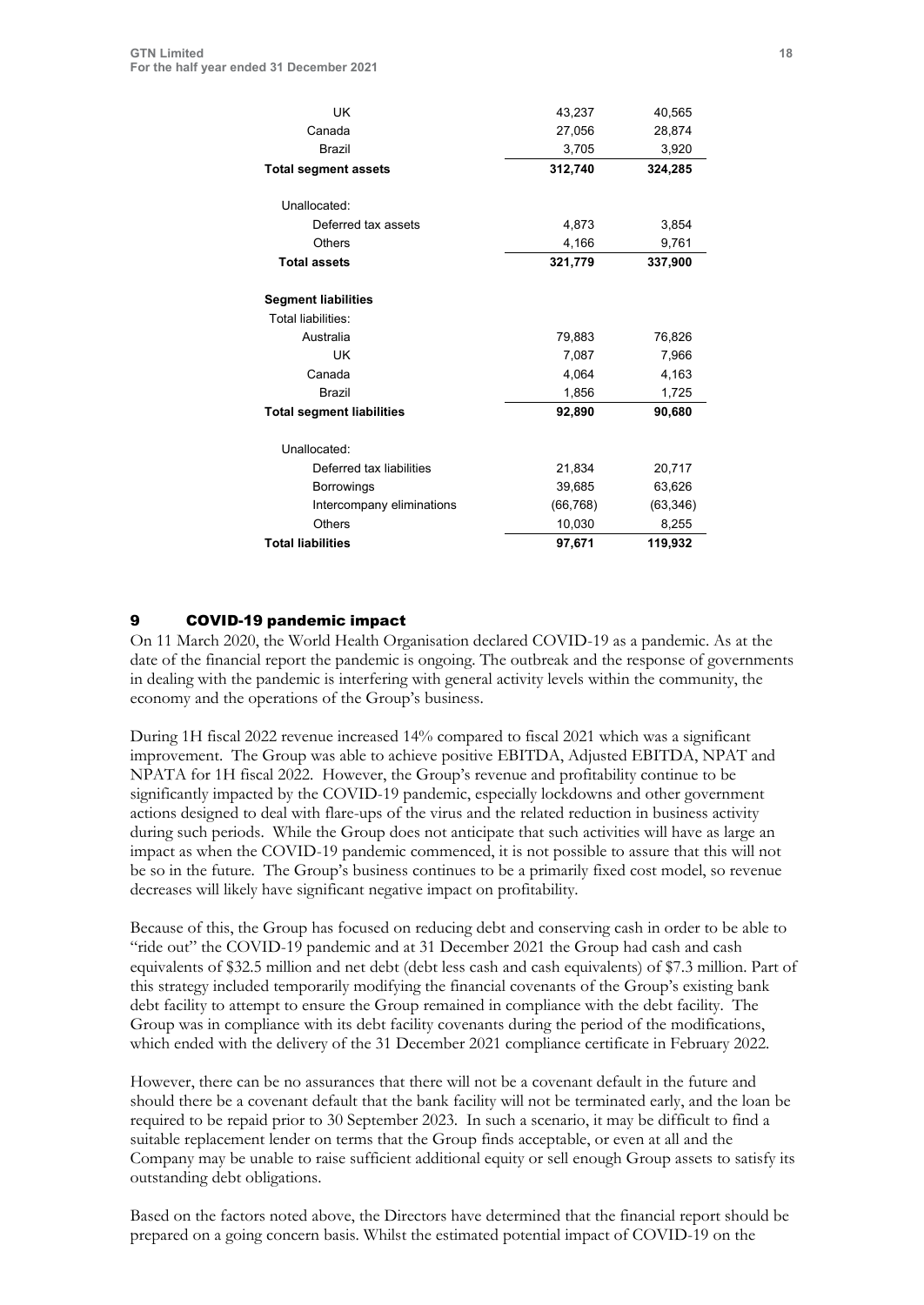future operations of the Group has been taken into account in preparing the financial statements, the scale and duration of the pandemic and impact on the Group's operations remain inherently uncertain.

#### 10 Events subsequent to the reporting period

Other than the matters referred to above, no matters or circumstances have arisen since the end of the financial half year which significantly affected or may significantly affect the operations of the Group, the results of those operations, or the state of affairs of the Group in future financial years.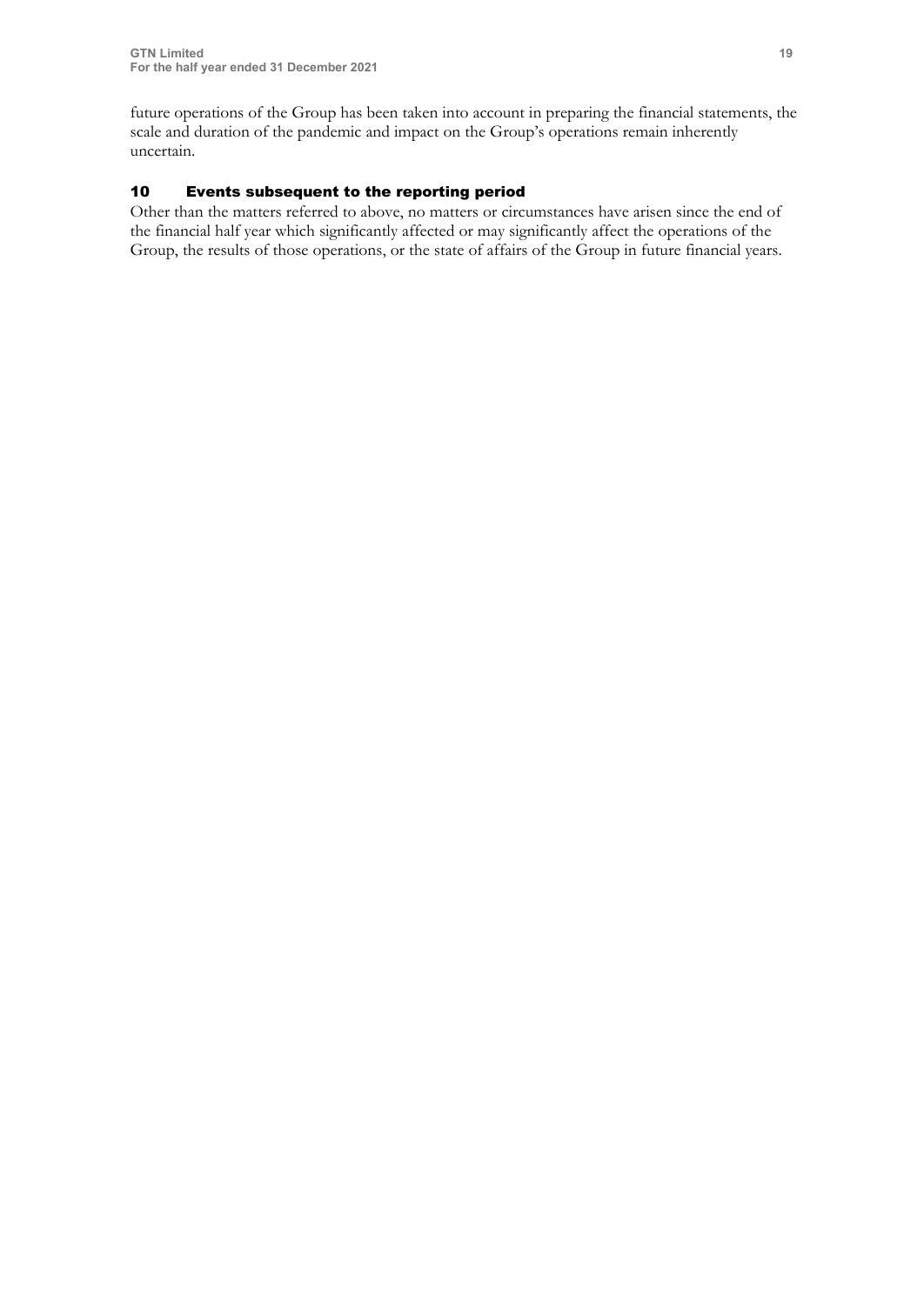## **Directors' declaration**

In the directors' opinion:

1. The financial statements and notes set out on pages 11 to 19 are in accordance with the *Corporations Act* 2001, including:

> (a) complying with Accounting Standards and the *Corporations Regulations 2001* and other mandatory professional reporting requirements; and

> (b) giving a true and fair view of the Group's financial position as at 31 December 2021 and of its performance for the half-year ended on that date and

2. There are reasonable grounds to believe that GTN Limited will be able to pay its debts as and when they become due and payable.

This declaration is made in accordance with a resolution of the directors.

山

Peter Tonagh Chairman GTN Limited Sydney, Australia

Dated 24th day of February 2022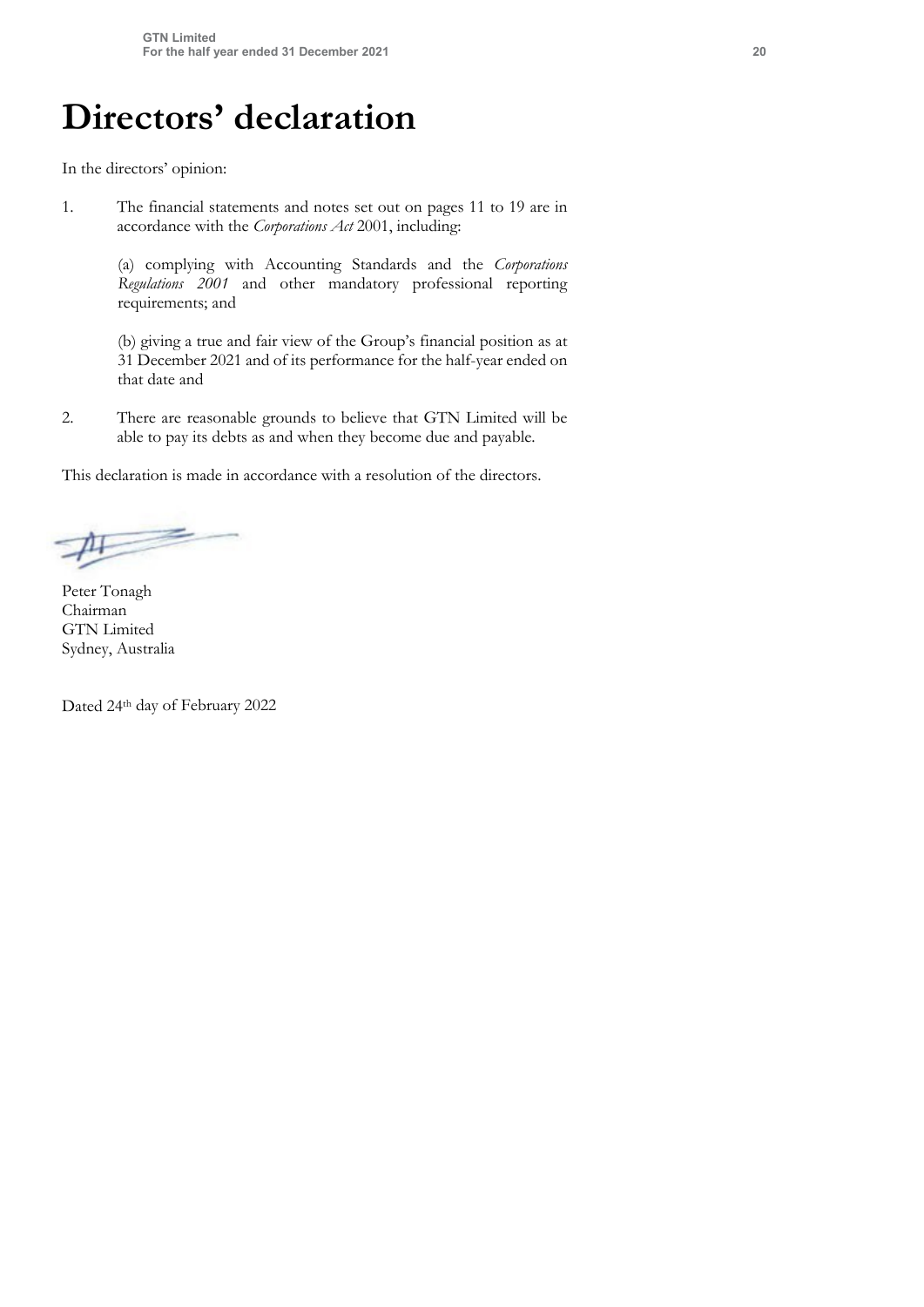

Level 17, 383 Kent Street Sydney NSW 2000

Correspondence to: Locked Bag Q800 QVB Post Office Sydney NSW 1230

**T** +61 2 8297 2400 **F** +61 2 9299 4445 **E** [info.nsw@au.gt.com](mailto:info.nsw@au.gt.com) **W** [www.grantthornton.com.au](http://www.grantthornton.com.au/)

### **Independent Auditor's Review Report**

To the Members of GTN Limited

#### **Report on the review of the half-year financial report**

#### **Conclusion**

We have reviewed the accompanying half-year financial report of GTN Limited (the Company) and its subsidiaries (the Group), which comprises the consolidated statement of financial position as at 31 December 2021 and the consolidated statement of profit or loss and other comprehensive income, consolidated statement of changes in equity and consolidated statement of cash flows for the half-year ended on that date, a description of accounting policies, other selected explanatory notes, and the directors' declaration.

Based on our review, which is not an audit, we have not become aware of any matter that makes us believe that the accompanying half-year financial report of GTN Limited does not comply with the *Corporations Act 2001* including:

(a) giving a true and fair view of the Group's financial position as at 31 December 2021 and of its performance for the halfyear ended on that date; and

(b) complying with Accounting Standard AASB 134 *Interim Financial Reporting* and the *Corporations Regulations 2001.*

#### **Basis for Conclusion**

We conducted our review in accordance with ASRE 2410 *Review of a Financial Report Performed by the Independent Auditor of the Entity*. Our responsibilities are further described in the Auditor's Responsibilities for the Review of the Financial Report section of our report. We are independent of the Company in accordance with the auditor independence requirements of the *Corporations Act 2001* and the ethical requirements of the Accounting Professional and Ethical Standards Board's APES 110 *Code of Ethics for Professional Accountants (including Independence Standards)* (the Code) that are relevant to our audit of the annual financial report in Australia. We have also fulfilled our other ethical responsibilities in accordance with the Code.

#### **Directors' responsibility for the half-year financial report**

The Directors of the Company are responsible for the preparation of the half-year financial report that gives a true and fair view in accordance with Australian Accounting Standards and the *Corporations Act 2001* and for such internal control as the Directors determine is necessary to enable the preparation of the half-year financial report that gives a true and fair view and is free from material misstatement, whether due to fraud or error.

Grant Thornton Audit Pty Ltd ACN 130 913 594

'Grant Thornton' refers to the brand under which the Grant Thornton member firms provide assurance, tax and advisory services to their clients and/or refers to one or more member firms, as the context requires. Grant Thornton Australia Ltd is a member firm of Grant Thornton International Ltd (GTIL). GTIL and the member firms are not a worldwide partnership. GTIL and each member firm is a separate legal entity. Services are delivered by the member firms. GTIL does not provide services to clients. GTIL and its member firms are not agents of, and do not obligate one another and are not liable for one another's acts or omissions. In the Australian context only, the use of the term 'Grant Thornton' may refer to Grant Thornton Australia Limited ABN 41 127 556 389 and its Australian subsidiaries and related entities. GTIL is not an Australian related entity to Grant Thornton Australia Limited.

**[www.grantthornton.com.au](http://www.grantthornton.com.au/)**

a subsidiary or related entity of Grant Thornton Australia Ltd ABN 41 127 556 389